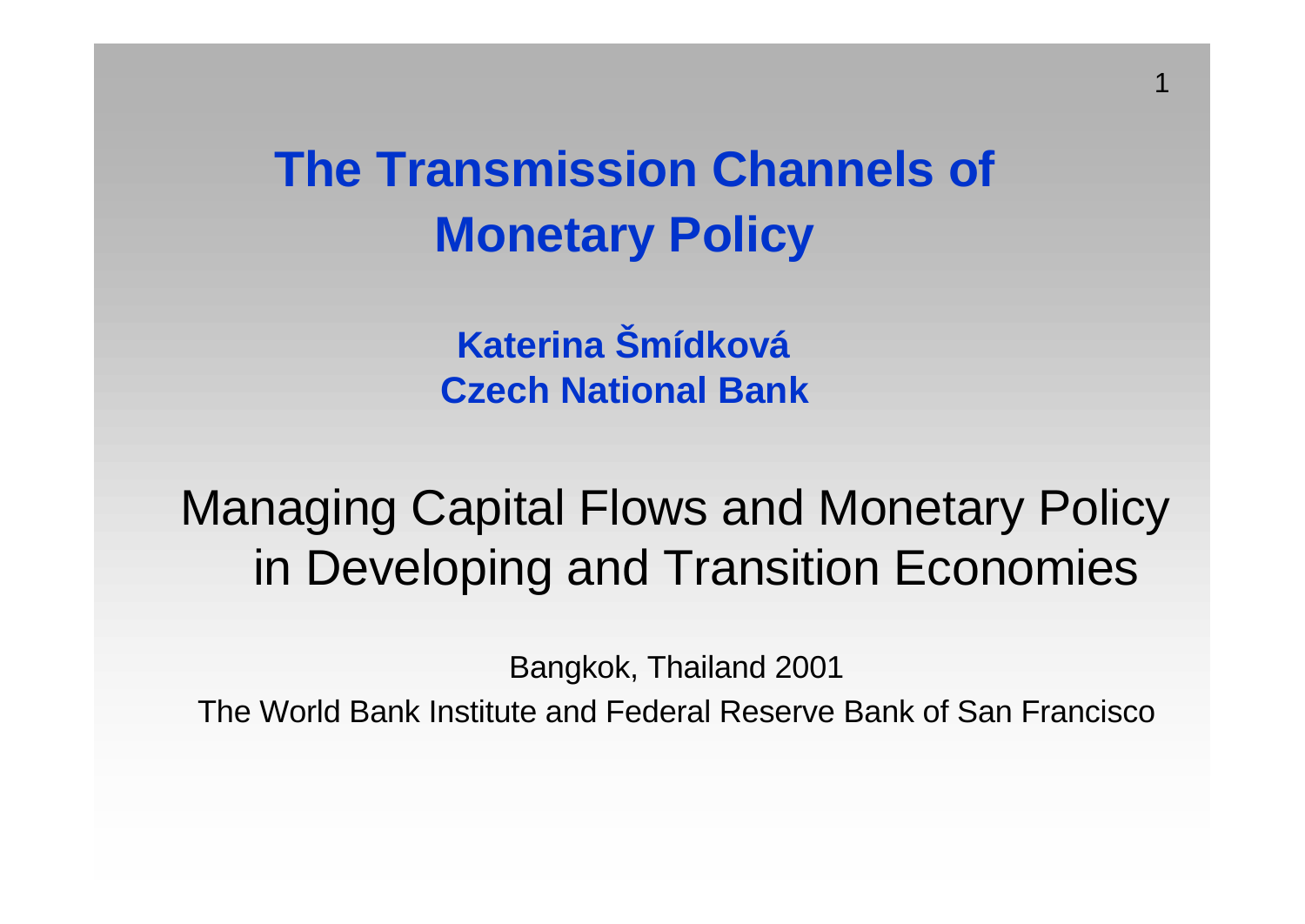## Introduction: Monetary framework

#### Policy instrument (e.g., short-term nominal interest rate)



⇓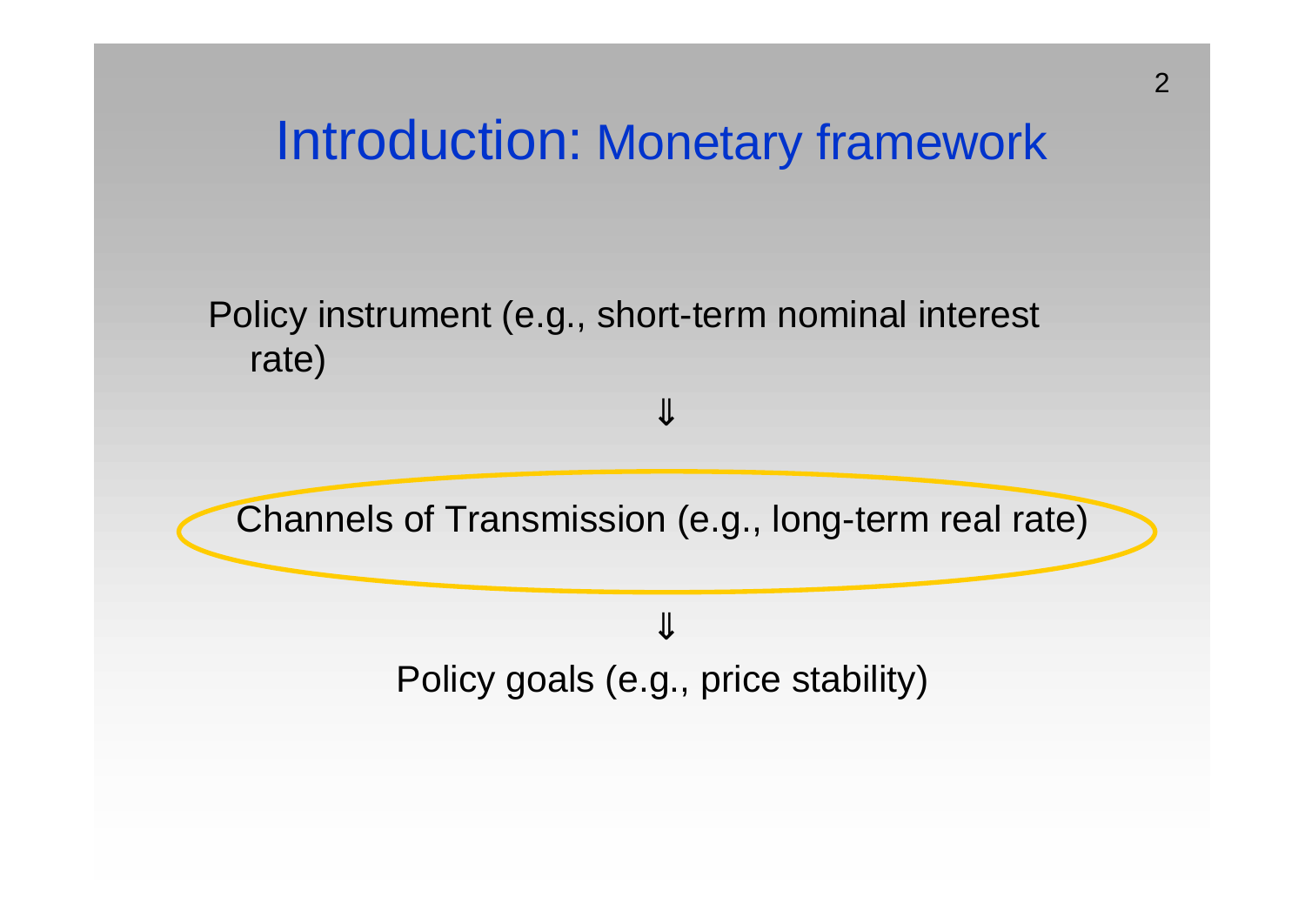#### Introduction: Policy Instruments

**Operating Instruments of monetary policy**

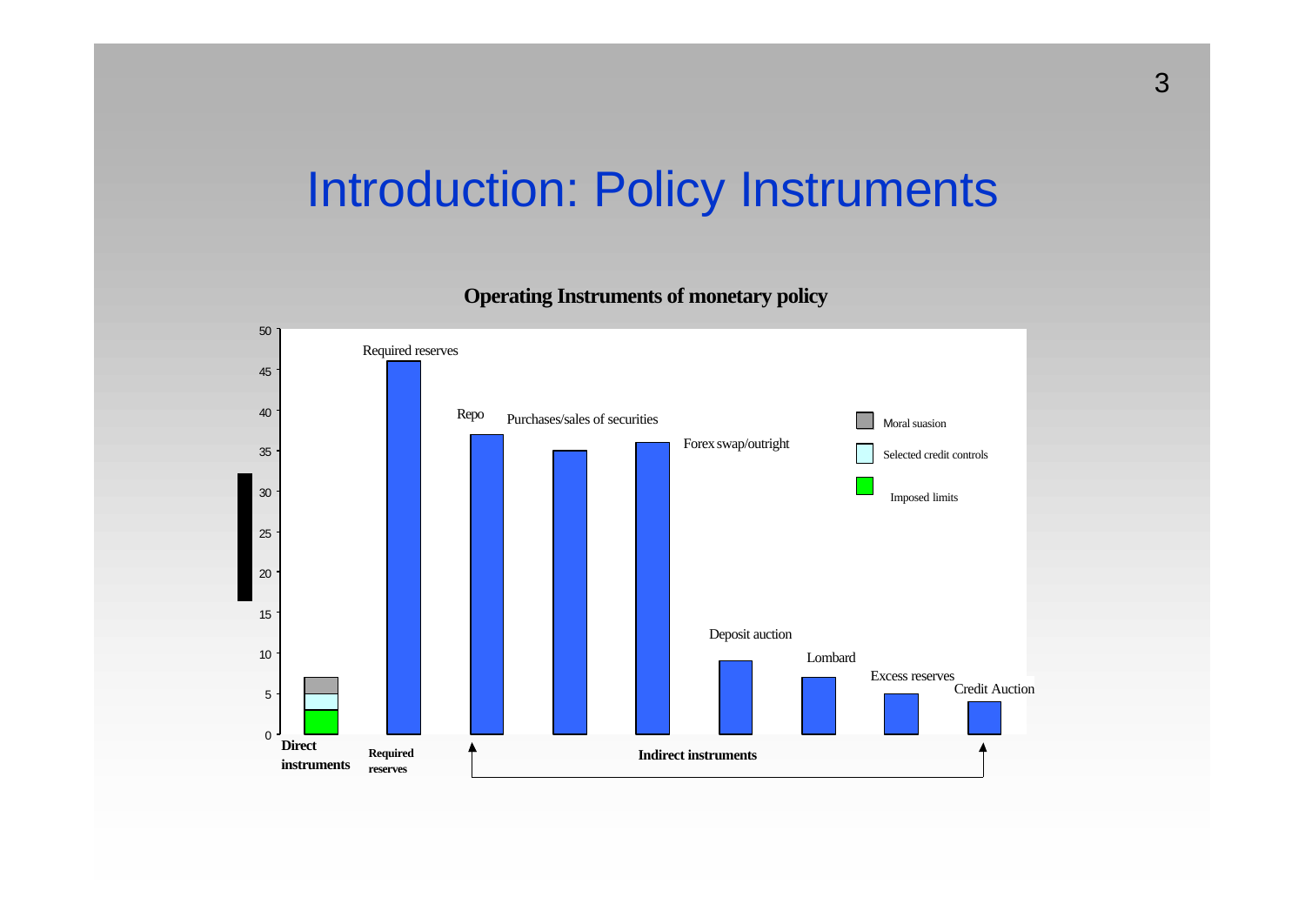### Introduction: List of Surveyed Countries (CCBS)

| Industrial  | Transitional       | $D$ e v e l o p i n g |
|-------------|--------------------|-----------------------|
|             |                    |                       |
| Australia   | Albania            | Argentina             |
| Austria     | Bosnia Herzegovina | B a h a m a s         |
| Belgium     | Bulgaria           | Bahrain               |
| Canada      | Croatia            | Bangladesh            |
| $D$ enmark  | Czech Republic     | <b>Barbados</b>       |
| Finland     | Estonia            | <b>Botswana</b>       |
| France      | Hungary            | $C$ h i $1e$          |
| Germany     | Kazakhstan         | China                 |
| Greece      | Kyrgyz Republic    | C y p r u s           |
| Hong Kong   | Latvia             | Eastern Caribbean     |
| Iceland     | Lithuania          | Egypt                 |
| Ireland     | Moldova            | Fiji                  |
| Italy       | Poland             | Ghana                 |
| Japan       | Russia             | India                 |
| Korea       | Romania            | Indonesia             |
| M alta      | Slovakia           | Israel                |
| Netherlands | Slovenia           | Jamaica               |
| New Zealand | Ukraine            | K e n y a             |
| Norway      |                    | Mauritius             |
| Portugal    |                    | Mexico                |
| Spain       |                    | Mongolia              |
| Sweden      |                    | Mozambique            |
| Switzerland |                    | Namibia               |
| Taiwan      |                    | Nigeria               |
| U K         |                    | Peru                  |
| U S A       |                    | Sierra Leone          |
|             |                    | South African States  |
|             |                    | Tanzania              |
|             |                    | Thailand              |
|             |                    | Tonga                 |
|             |                    | Uganda                |
|             |                    | West African States   |
|             |                    | Zambia                |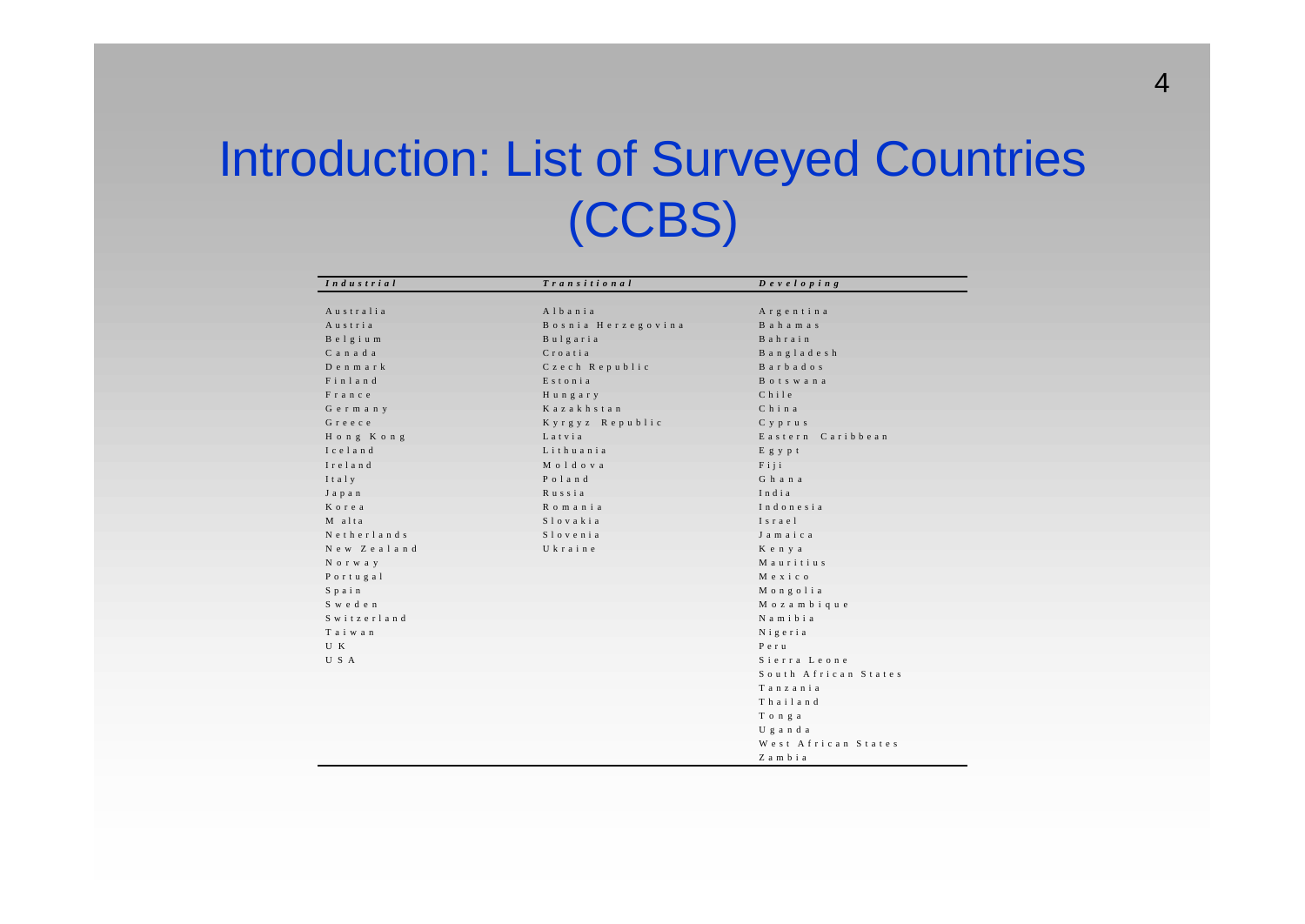#### Introduction: Transmission channels

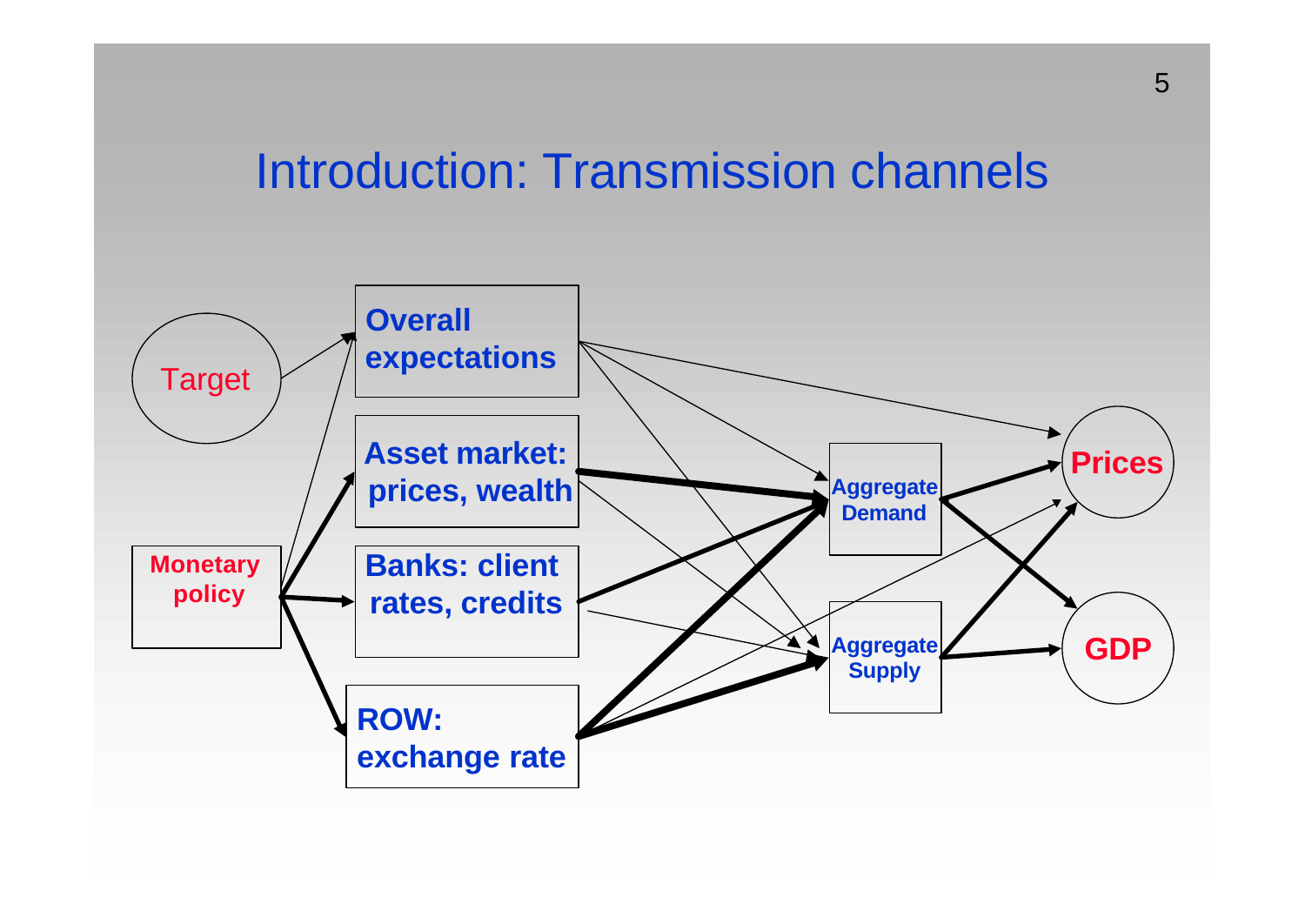#### Introduction: Policy Goals

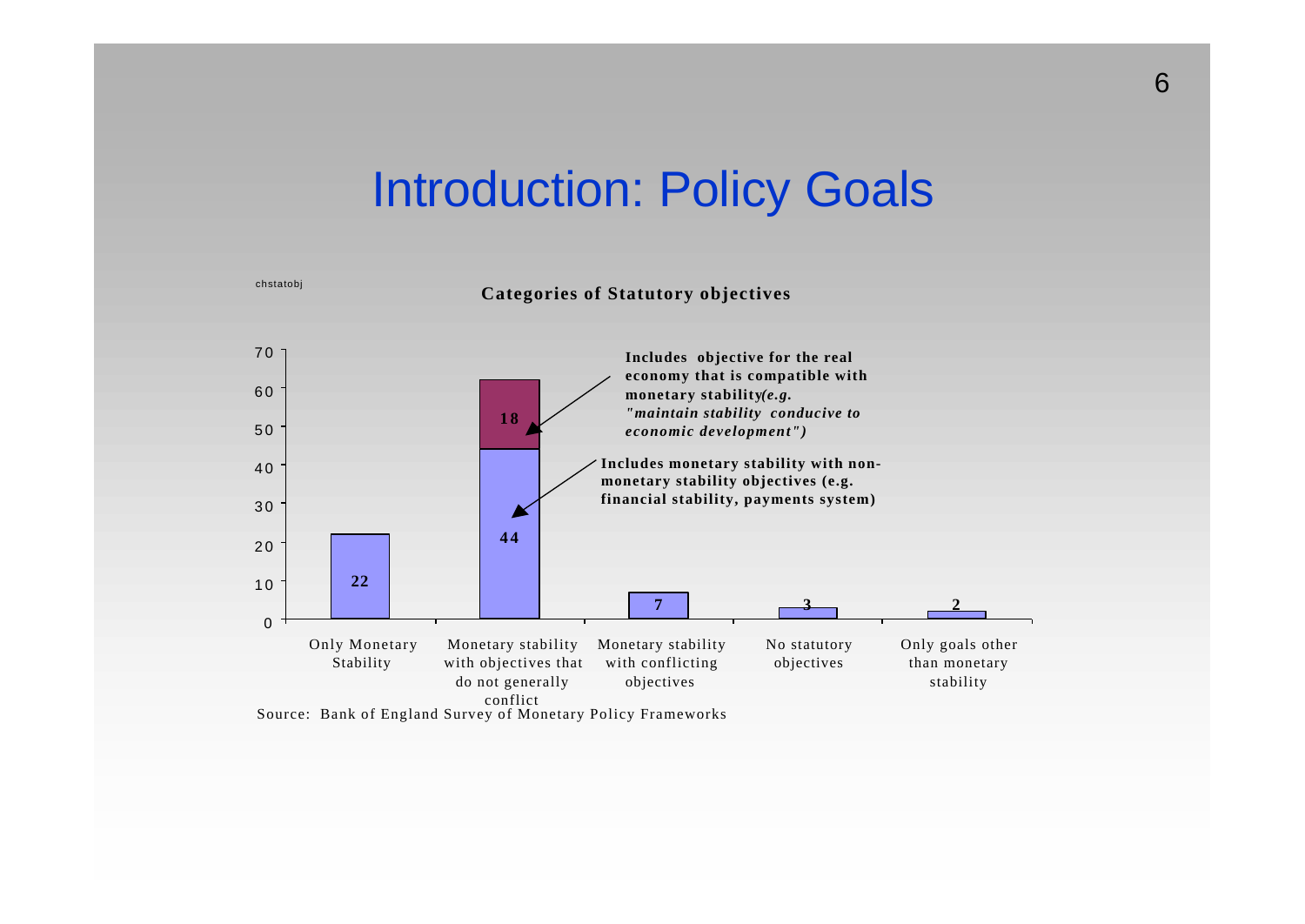#### Introduction: Main references

7

- Kamin, Turner, and Van't dack (1998) *The Transmission of Monetary Policy in Emerging Market Economies*, BIS Policy Papers No. 3
- Mahadeva, Sterne (2000) *Monetary Policy Frameworks in a Global Context,* Routledge, London.
- Fry (1995) *Money, Interest and Banking in Economic Development,*The John Hopkins University Press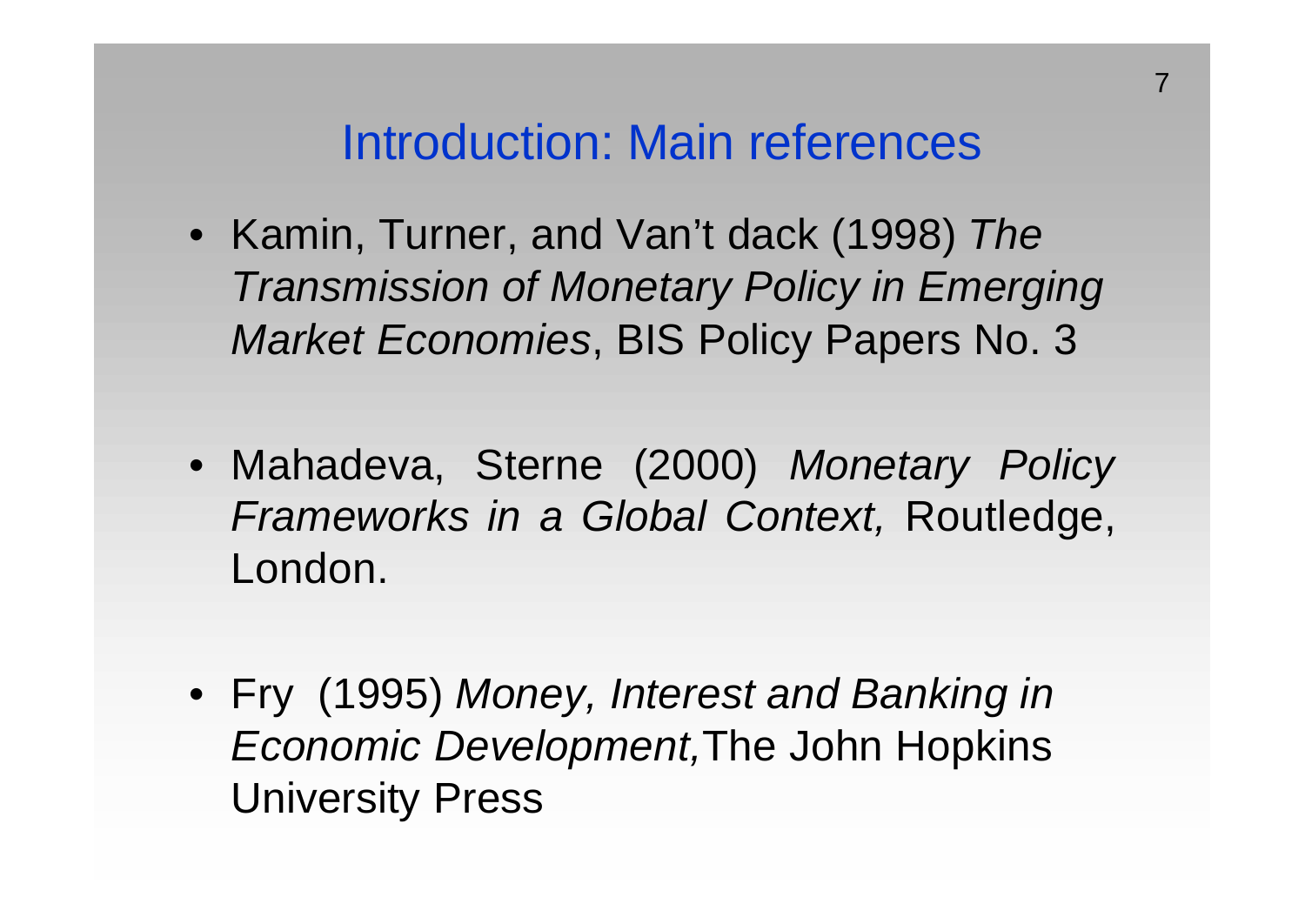## Introduction: Plan of the presentation

- $\checkmark$  1. Introduction: Role of transmission channels
	- 2. The transmission channels of monetary policy
	- 3. Issues for emerging and transition economies
	- 4. Monetary frameworks and transmission channels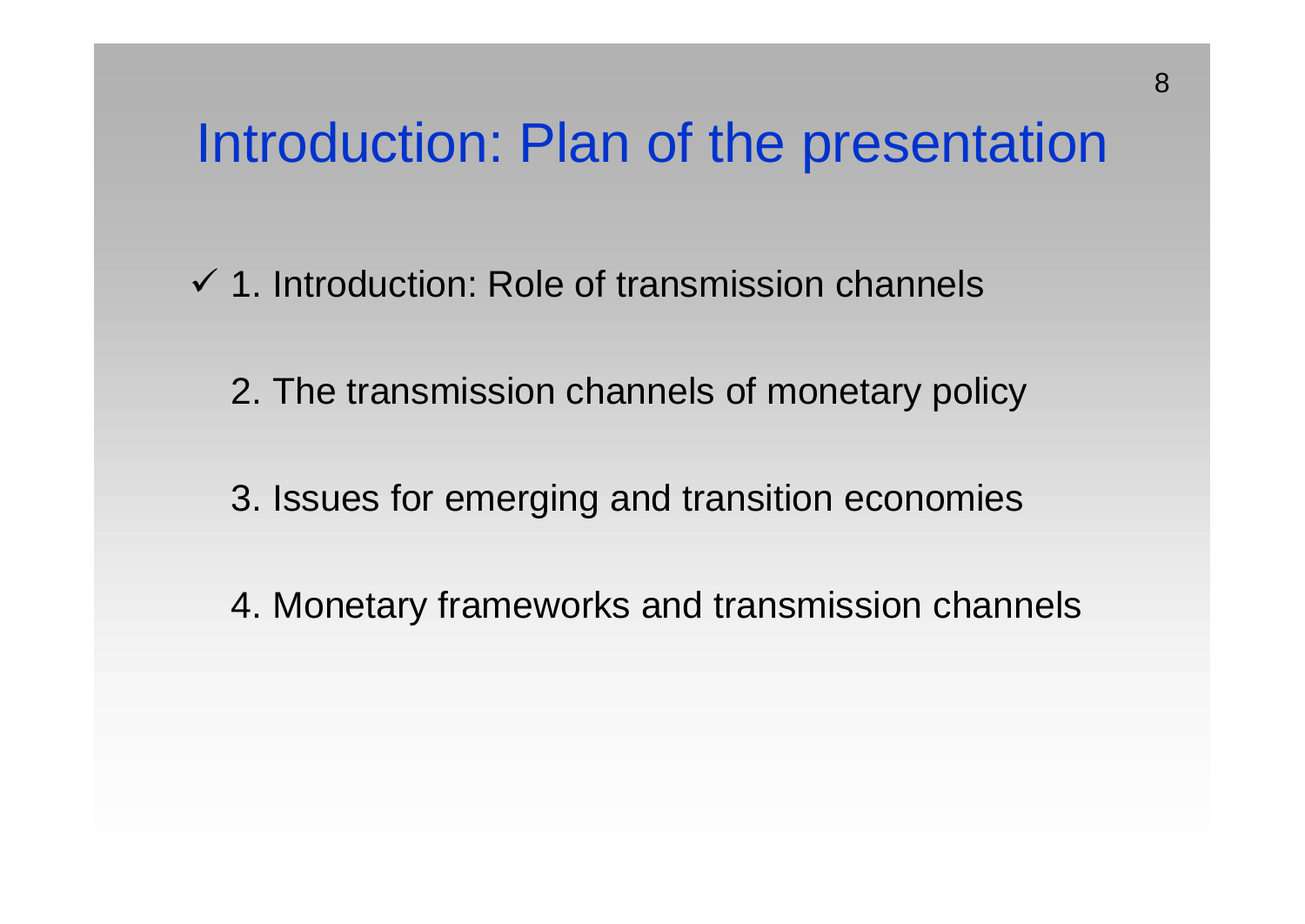### 2. Central Banker´s Difficulties

- Even basic overview indicates that evaluation of transmission is an complex issue
	- it is difficult to identify causal linkages
	- various channels have different speed
	- some of them are not agreed on (eg. Is IS-LM model valid ?)
- In emerging economy: evaluation is particularly difficult
	- some channels behave differently
	- less data but more structural changes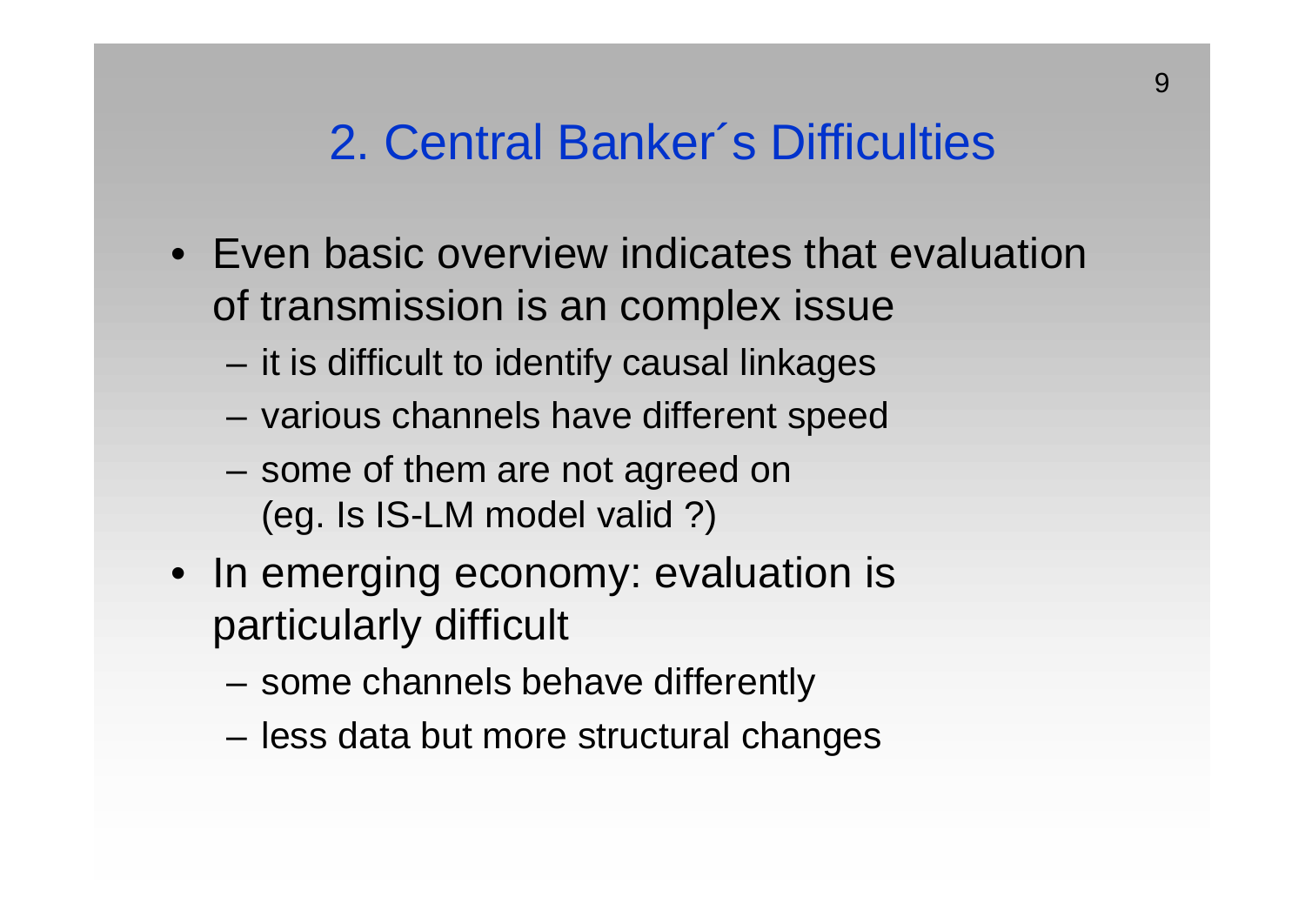#### 2. Transmission via Banks: "Classics"

- Expansion of monetary policy in the IS-LM: M ↑ Τ i<sup>r</sup> Ζ Τ AgD ↑ Τ Y ↑
- In short run, prices rigid, thus the link between nominal and real rates
- AgD grows due to a change in present value of goods but also due to nominal (!) cash-flow effects
- In long run, output returns to its potential level
- $\bullet$  P  $\uparrow$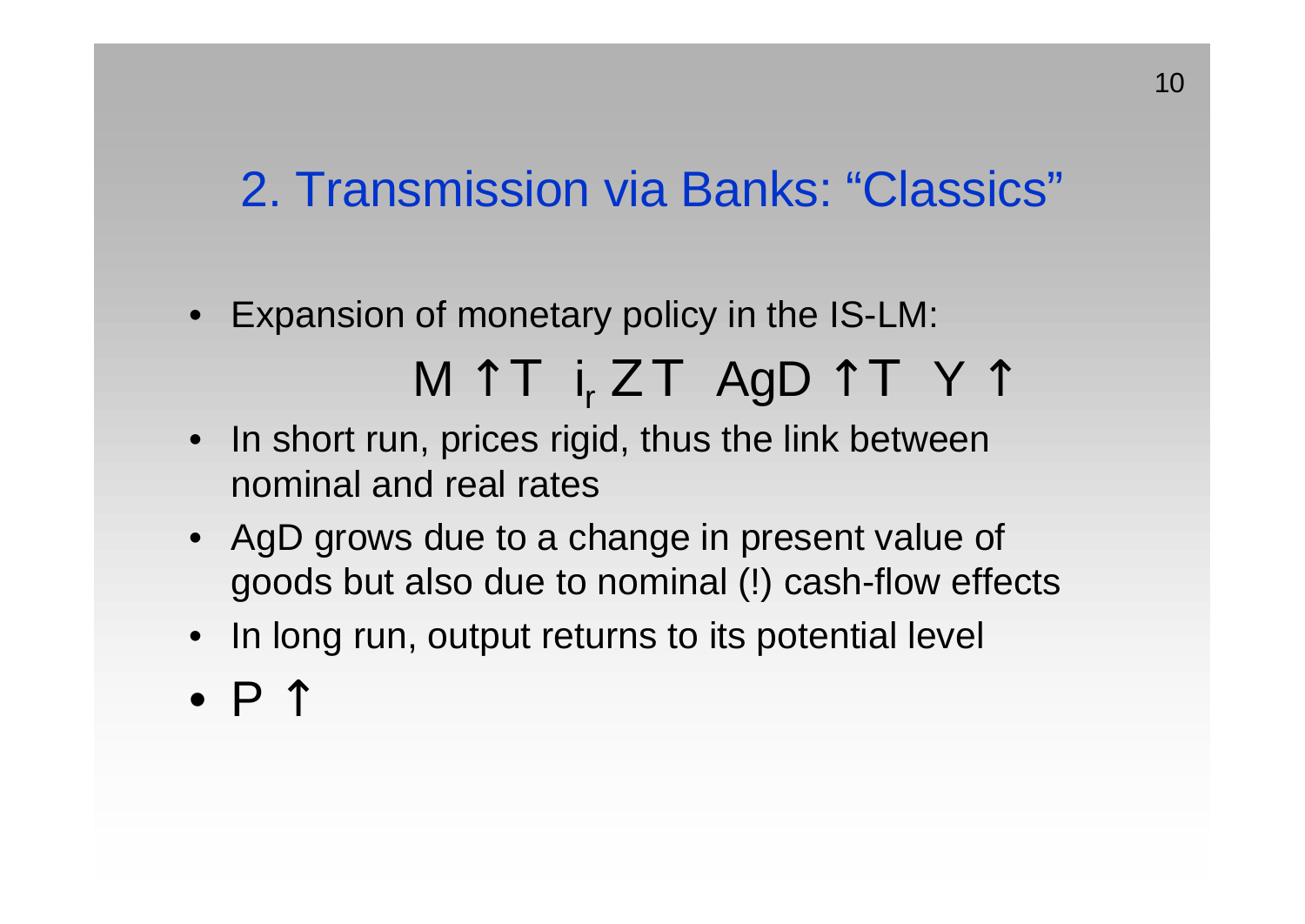#### 2. Transmission via Banks: IS-LM

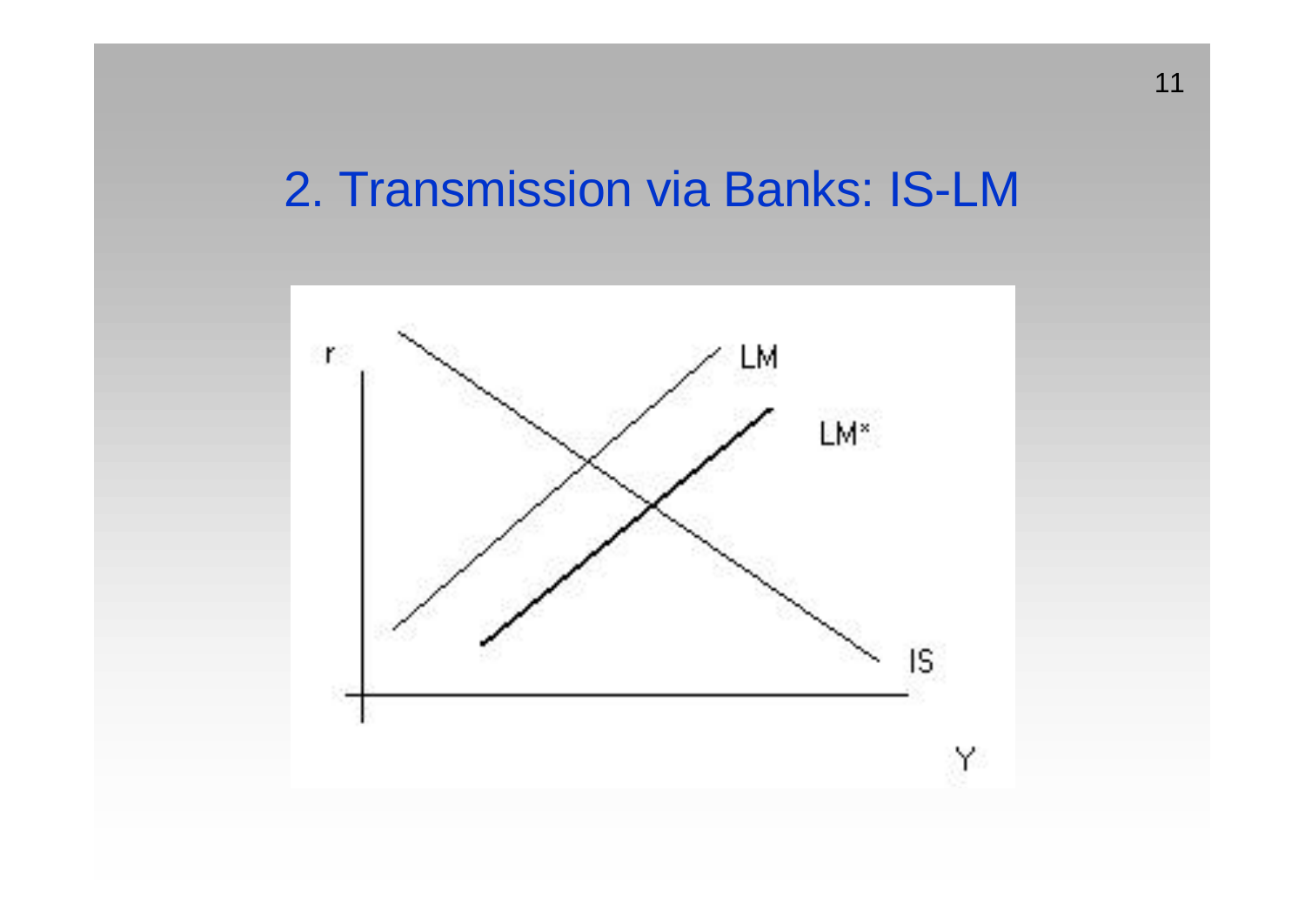#### 2. Transmission via Banks: Role of Money

- Expansion of monetary policy in the IS-MP-IA:  $\pi^\text{e}$  <target T  $\,$  i<sub>r</sub>  $Z$  T  $\,$  AgD  $\uparrow$  T  $\,$  Y  $\uparrow$
- Revolution (?) ...shall we remove the LM curve from our textbooks ?
- See Romer (2000) Keynesian Macroeconomics Without the LM Curve, WP No 7461, NBER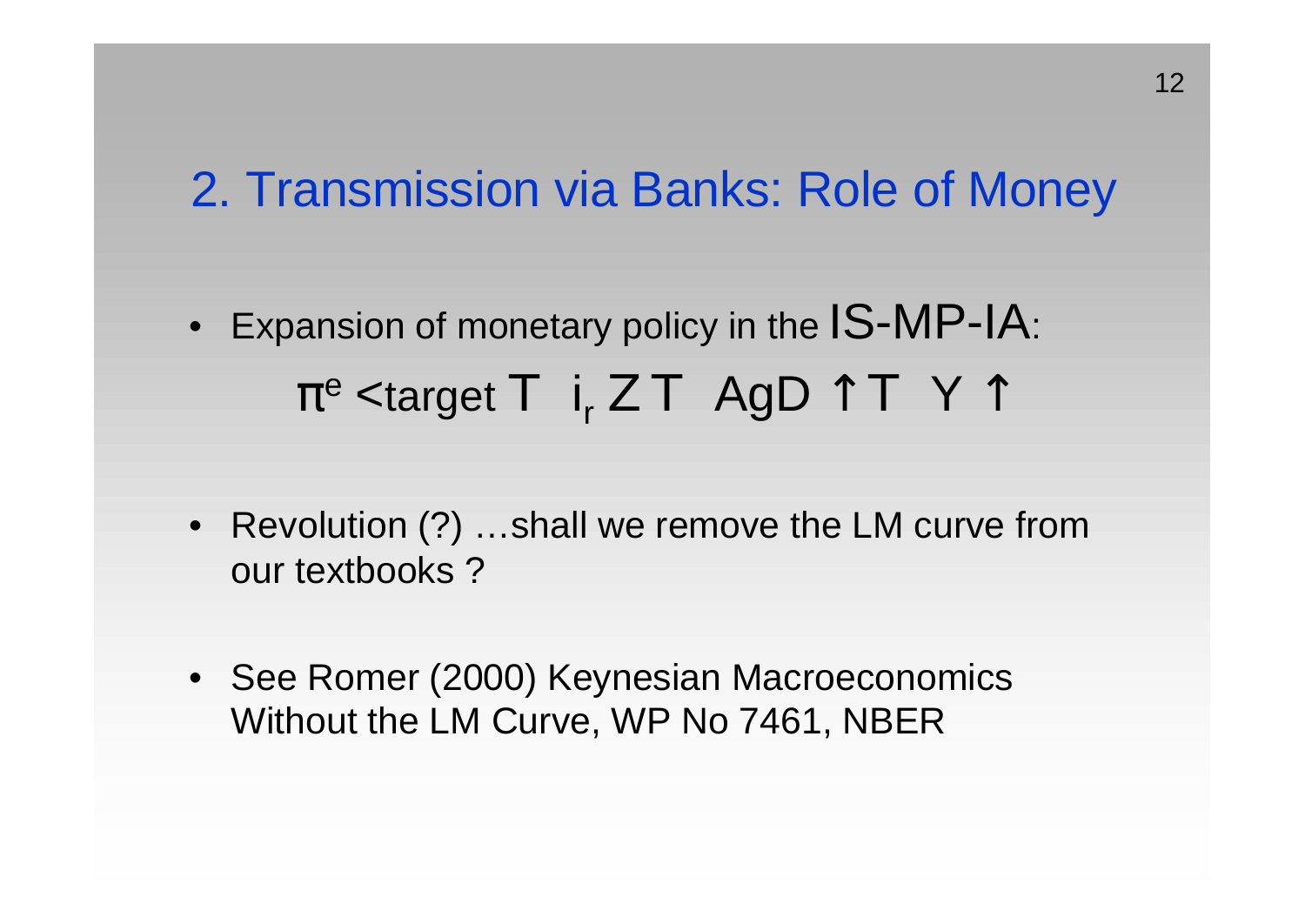#### 2. Transmission via Banks: IS-MP-IA

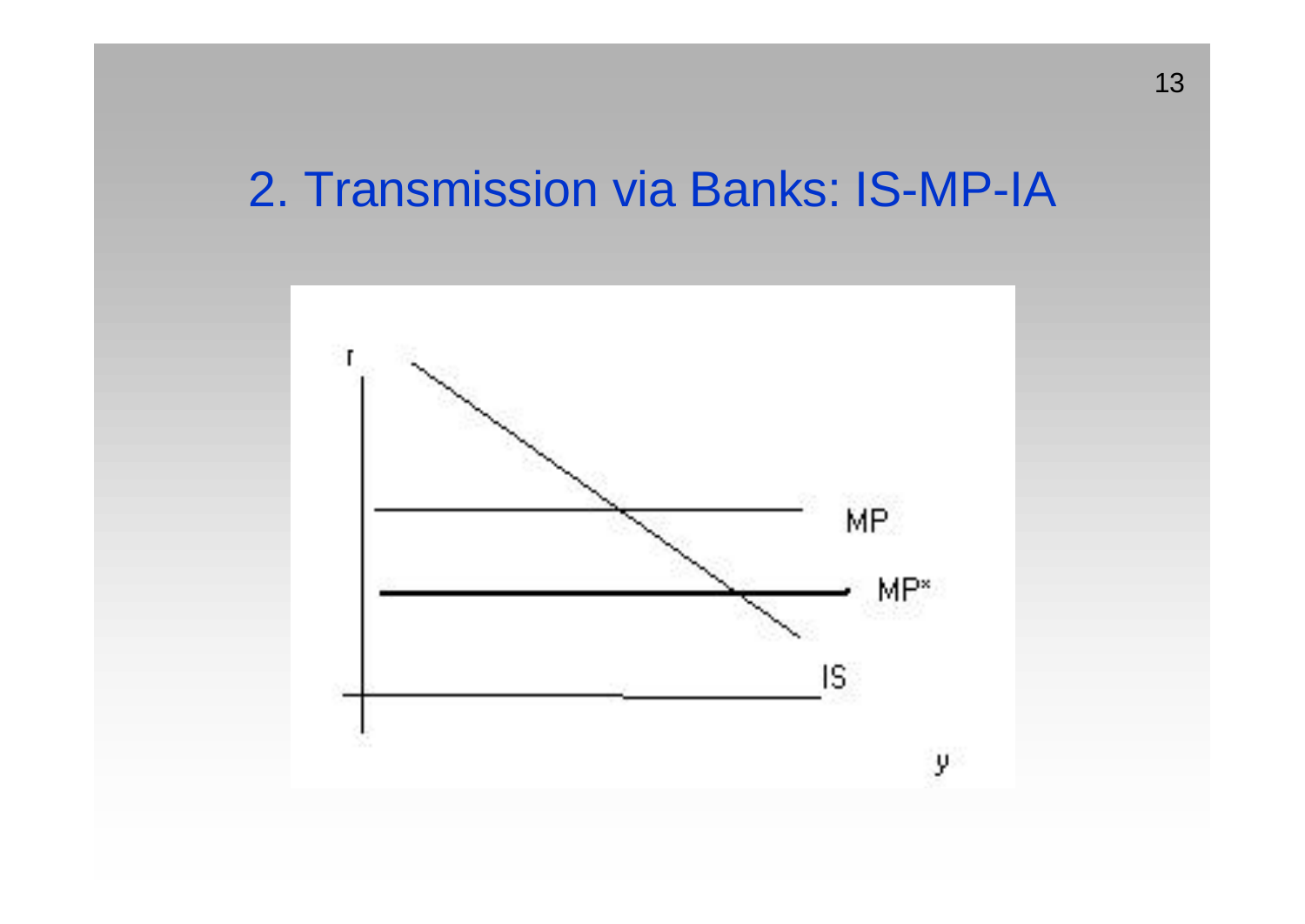#### 2. Transmission via Banks: Credits

- Banks affect economy also by volumes of provided credits
- Problems with adverse selection creates situation in which market is cleared by both interest rates as well as non-price means
- Changes in regulatory framework may have strong impact on demand without changes in interest rate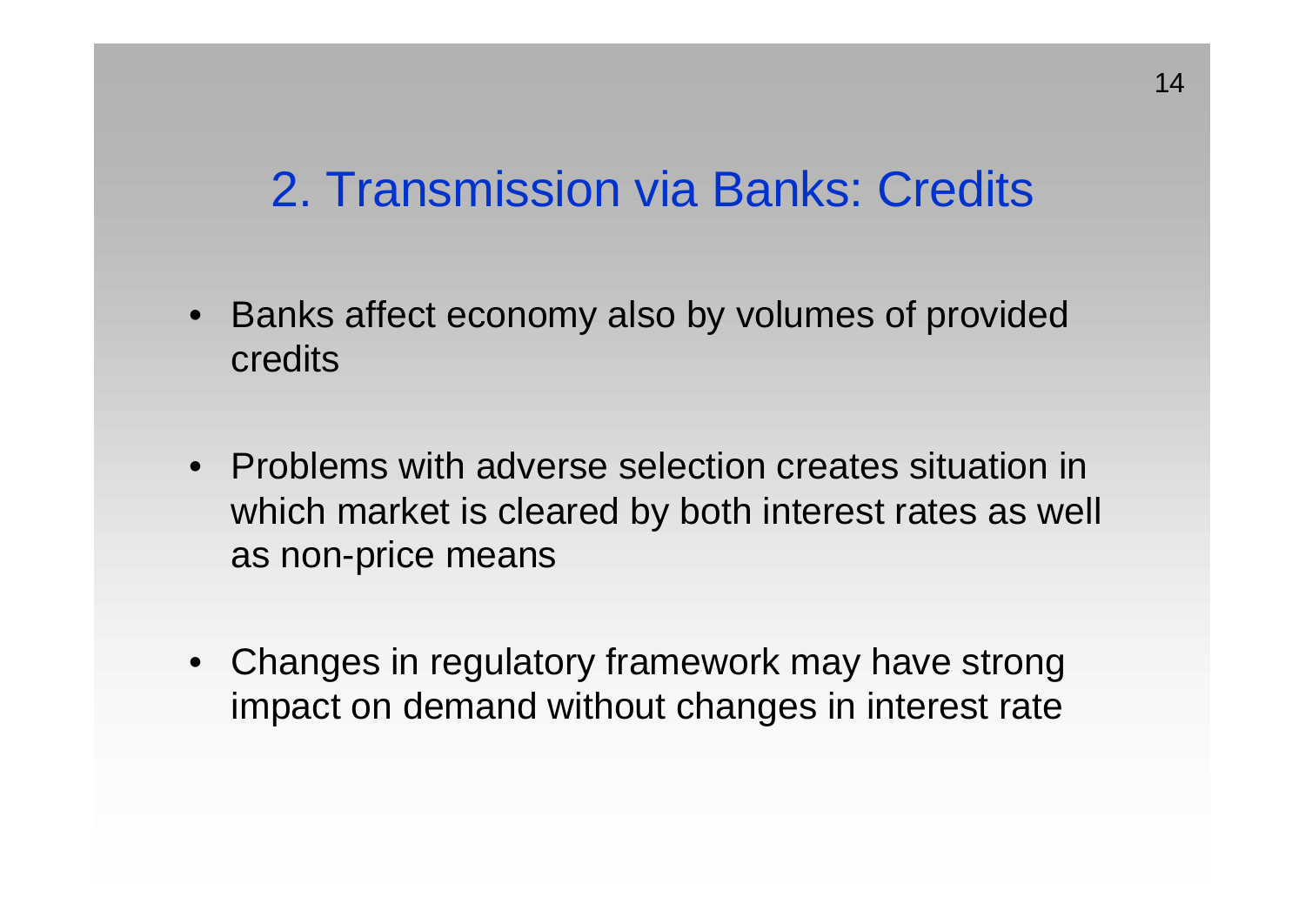2. Transmission via Banks: Credit Channel

- $i_r \uparrow T$  P<sub>e</sub> Z+ AgD Z
- Τ bankruptcy of a client more likely
- Τ adverse selection worse
- Τ moral hazard higher
- Τ likelihood of financial distress higher
- Τ more reserves needed

Volume of credits granted is reduced by banks

15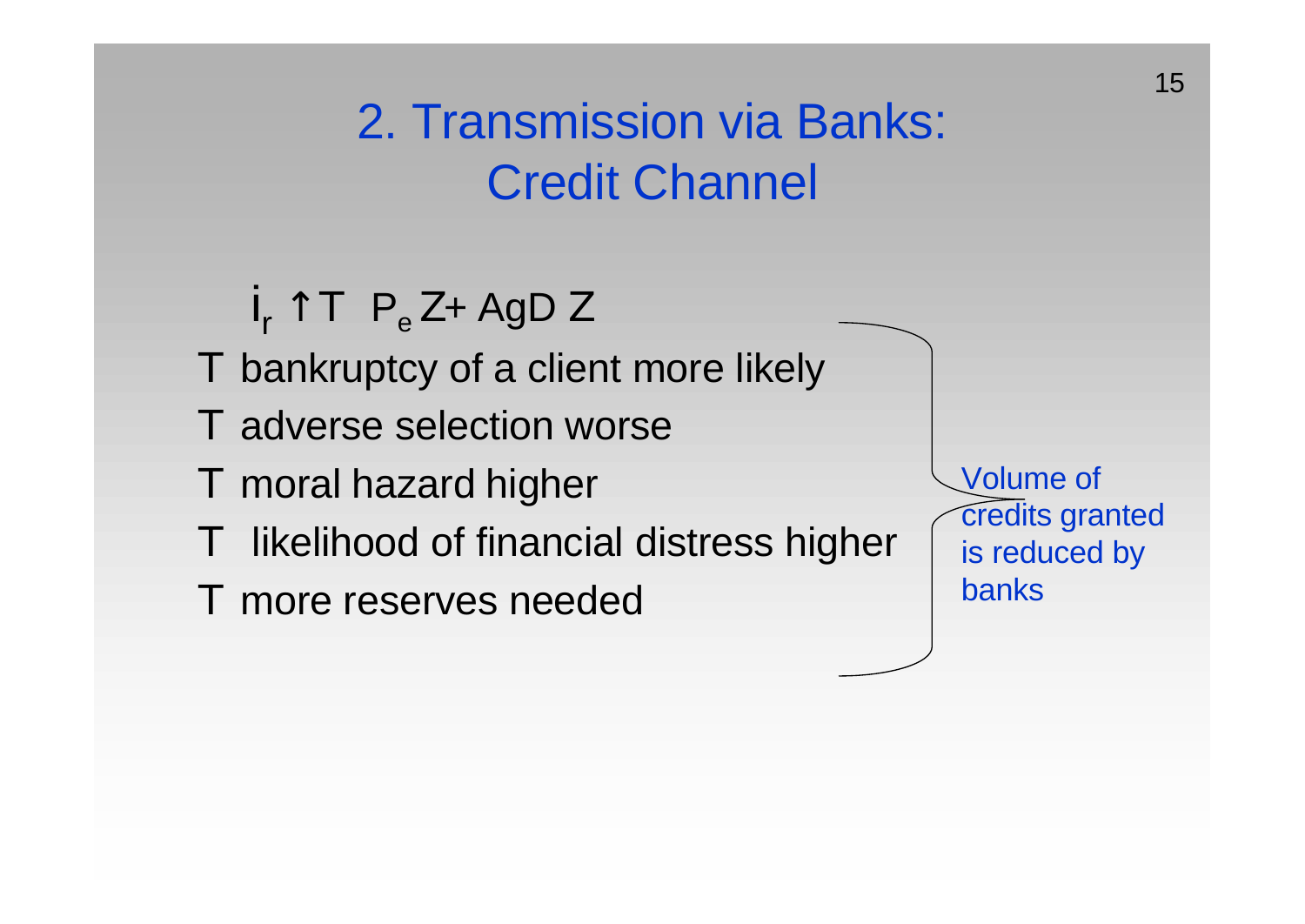### 2. Transmission via Banks: More Impact With Credit Channel

Implications:

- if credit channel important (bank dependent economy), monetary policy has a greater impact on demand than in economy with well-developed capital market
- impact is different for various sectors: higher for small firms and households, smaller for large corporations (better information, credit links abroad)
- credit channel may over-write interest rate channel (eg. in the case of asset bubble)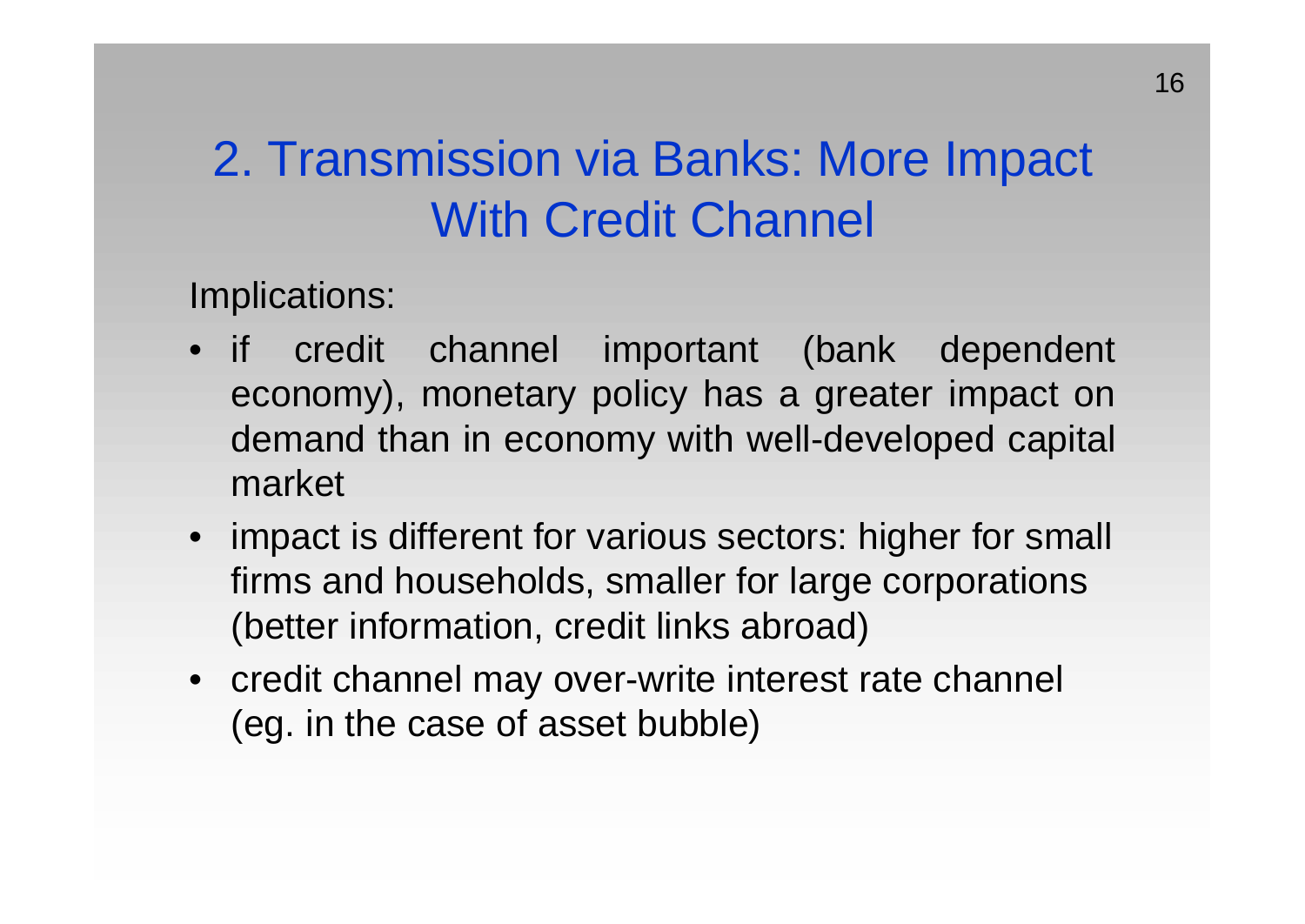#### 2. Sample of Countries World Bank Group-Development Database (2001)

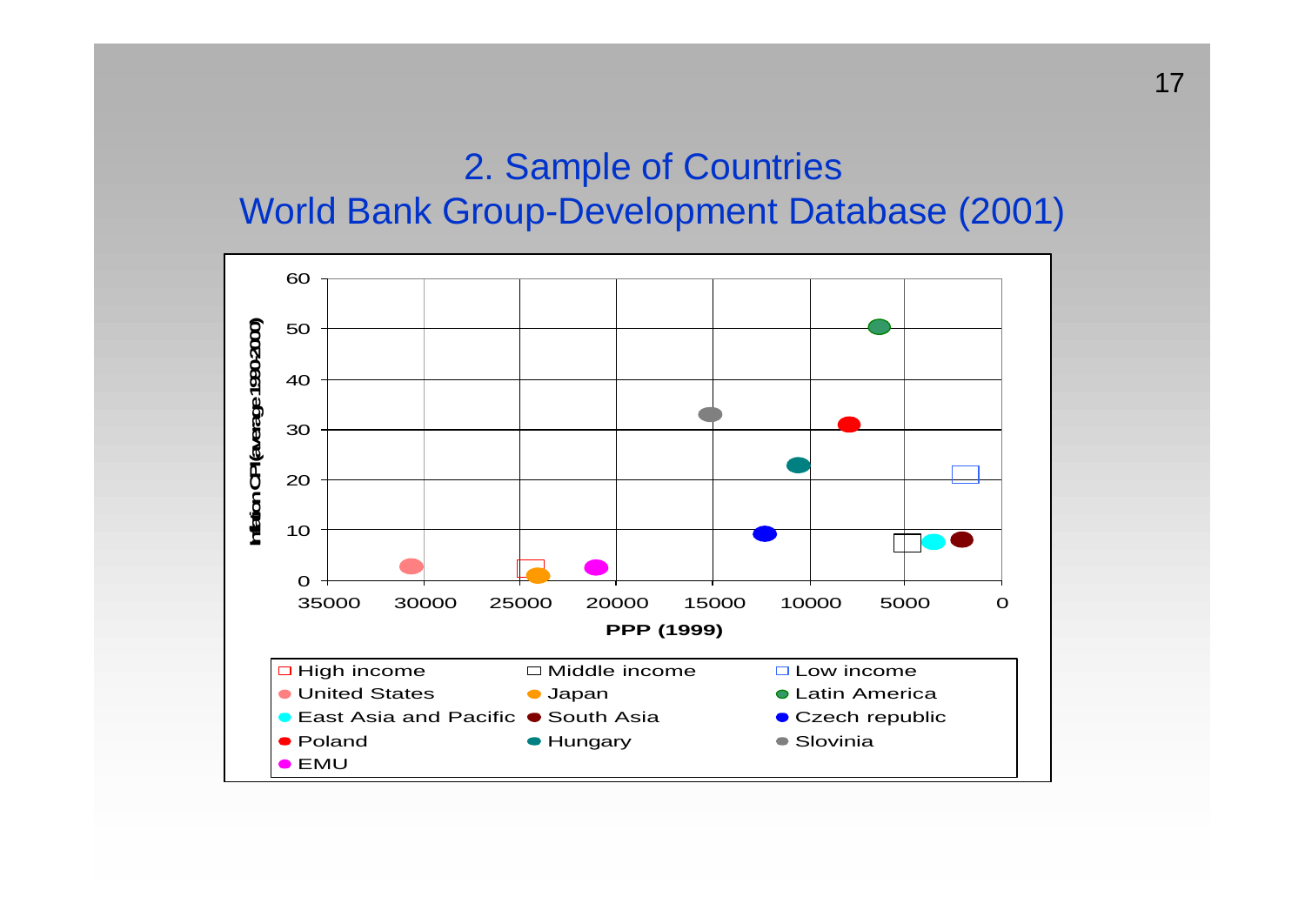#### 2. Importance of Credit Channel

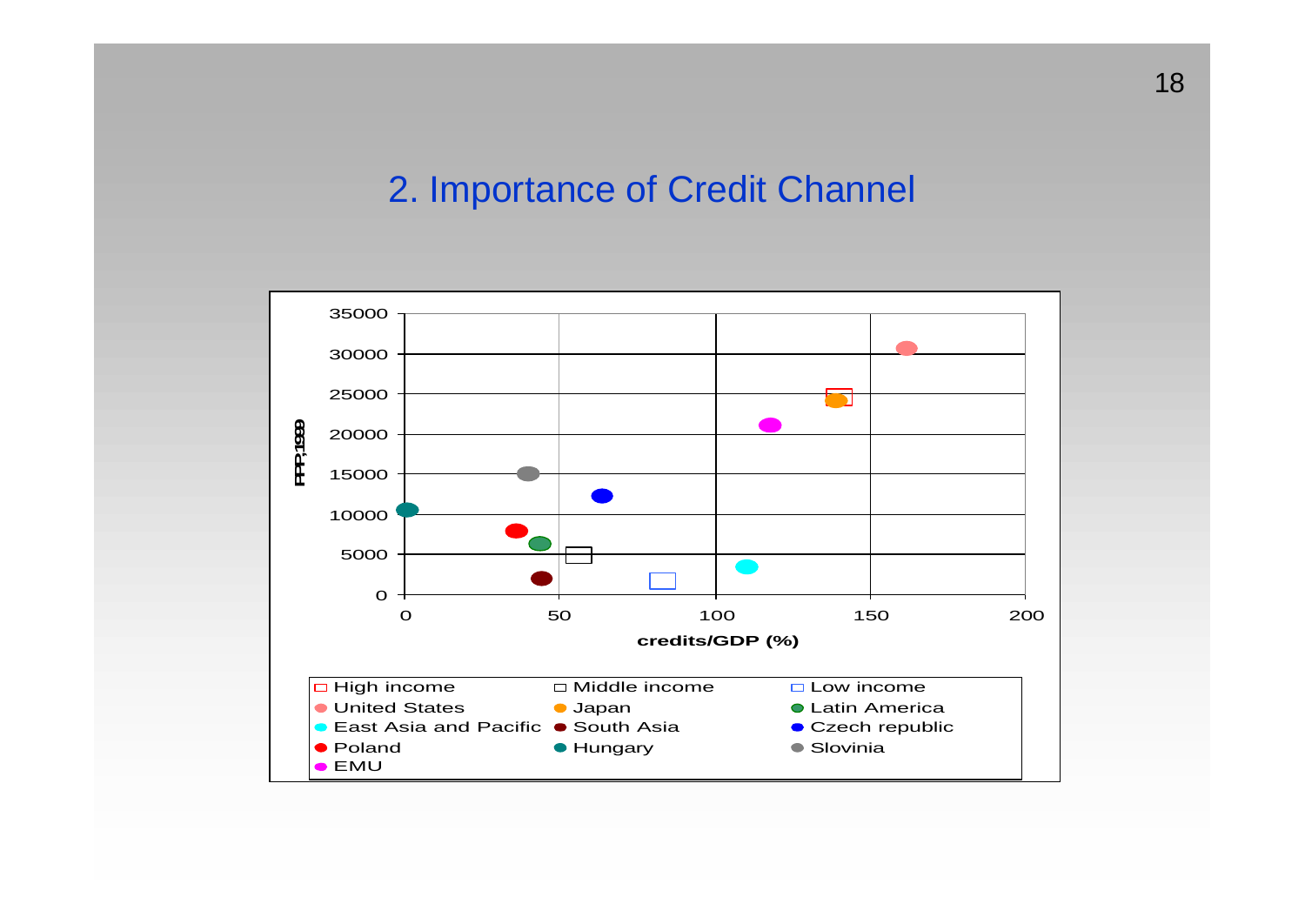### 2. Transmission via Financial Market: **Basics**

- Changes in monetary policy can affect other market than the ones with deposits and credits:
	- Equities
	- Real estate
- As a result, asset prices, balance sheets and wealth of all sectors can changeT AgD changes
	- consumption due to wealth effect
	- investment due to a change in relative prices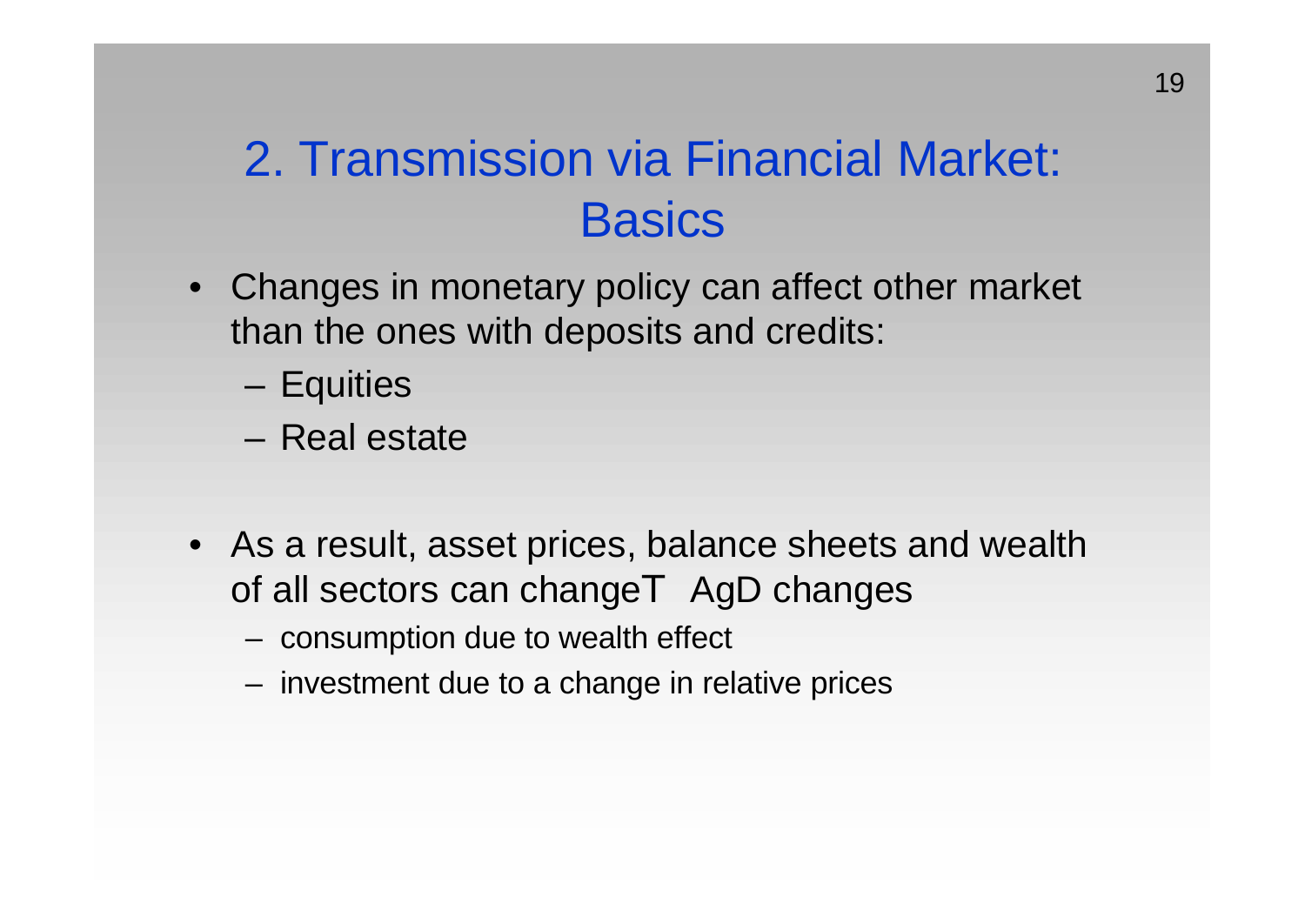### 2. Transmission via Financial Market: Role of Asset prices

- Analogy to market with goods higher rates reduce spending in stock market - equity prices Z, also other asset prices (land, housing) Ζ
- This reduces accumulated wealth  $T$   $P_{\alpha}Z + AgD Z$
- if asset prices important, monetary policy has a greater impact on demand
- asset bubbles: should be considered by a central bank due to potential wealth and balance sheets effects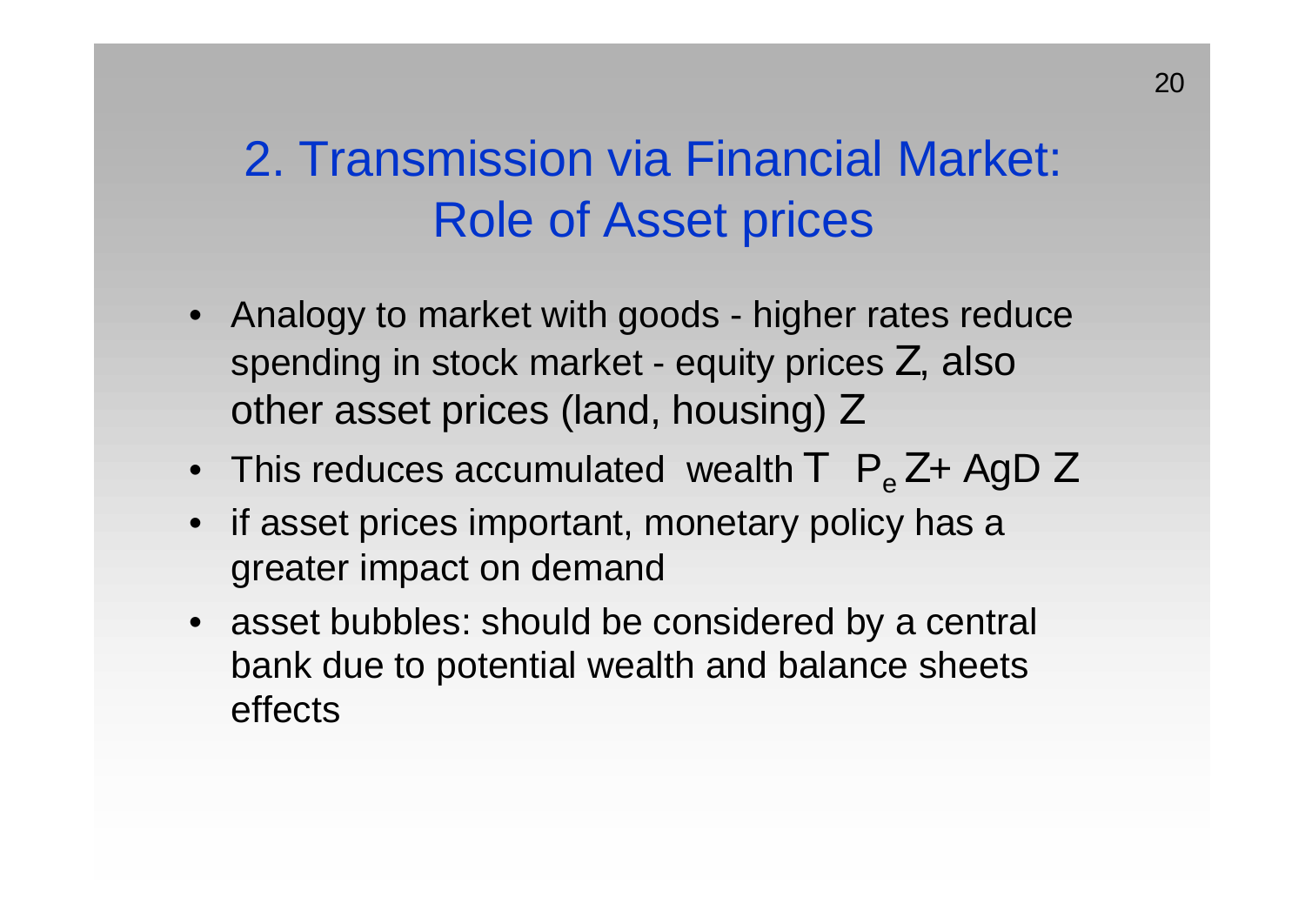#### 2. Importance of Equity Channel

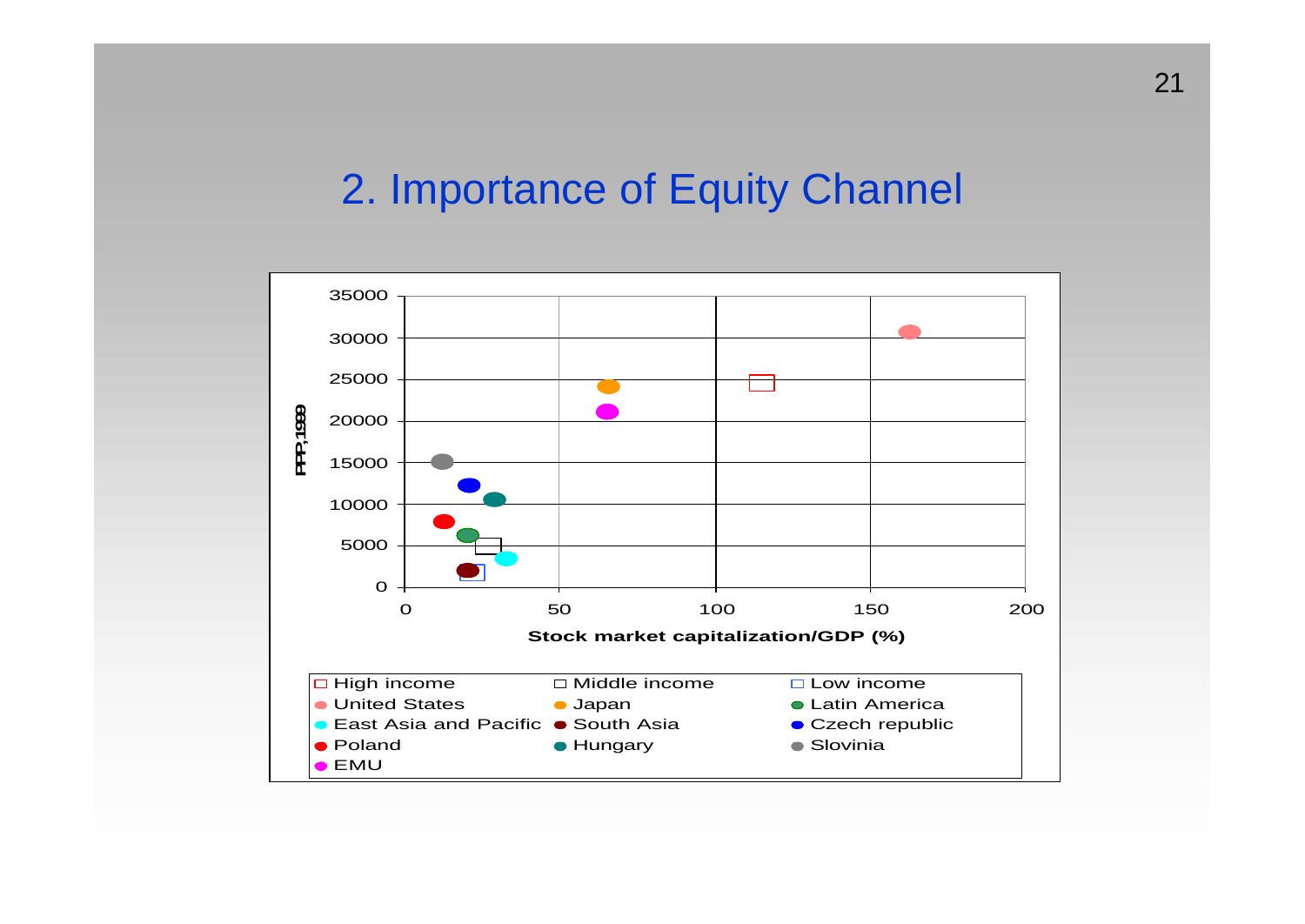### 2. Transmission via Exchange rate: Basics

- In floating regime according to textbooks: monetary expansion leads to exchange rate depreciation which increases net export (Marshall-Lerner), output and adds to higher price pressures
- $i_r Z T \in \uparrow T$  net export  $\uparrow T$  Y  $\uparrow$  + P  $\uparrow$
- there is also wealth effect (!) sectors that are net debtors have their wealth reduced
- Τ Y Ζ + P Ζ
- on supply side, theory not so clear depreciation can - for example - lead to higher investment into export sectors (also due to cash-flow effect)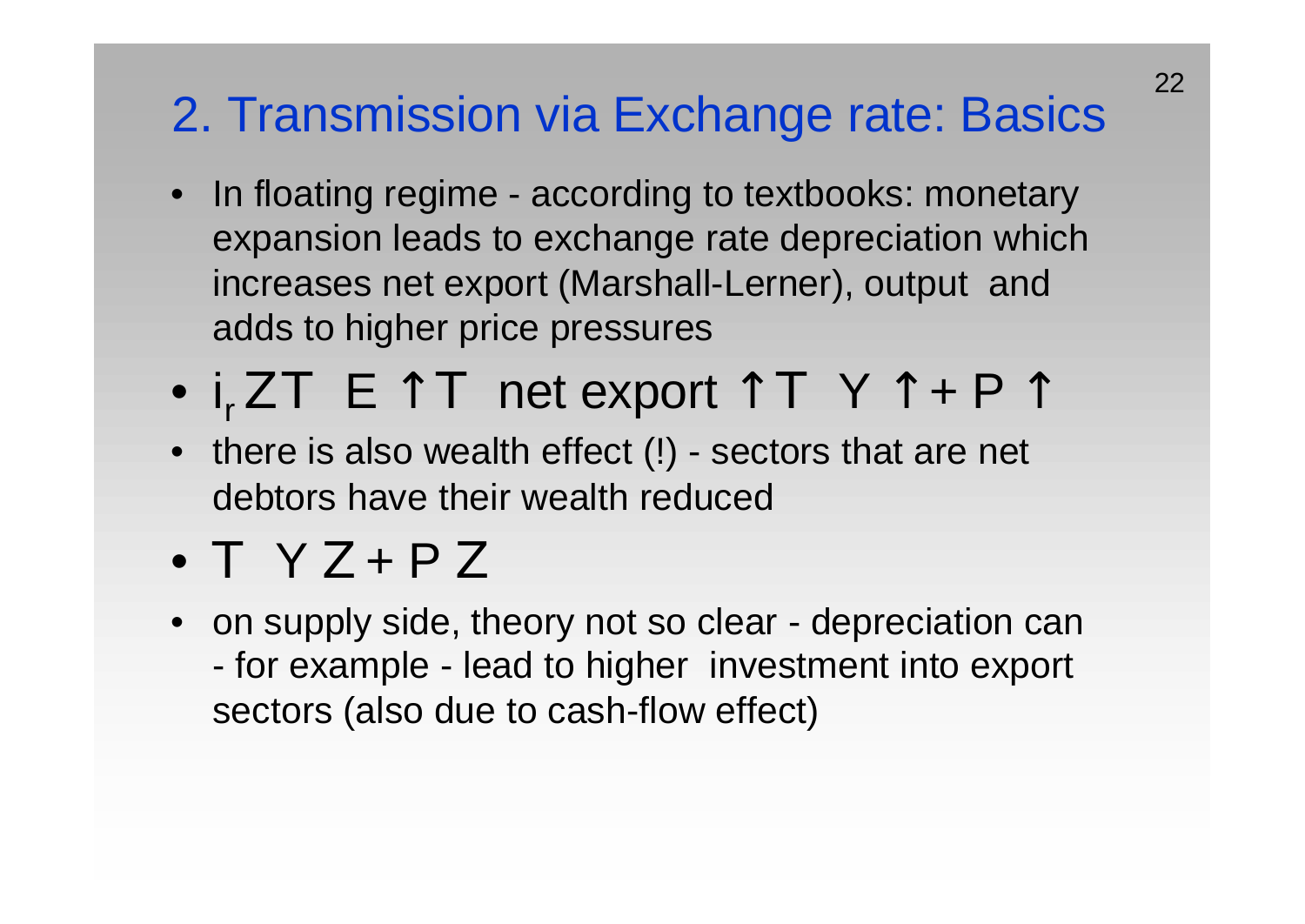### 2. Transmission via Exchange rate: Evidence

- There is evidence that changes in nominal rate affect inflation with predicted sign
- BUT:
	- real exchange rate returns fast to its pre-depreciation level (so net export is not sensitive to changes in interest rate)
	- link between interest rate and exchange rate is more complicated (expectations and other rates of return matter)
	- catching-up effect implies a built-in tendency for exchange rate to appreciate (tradable/non-tradable story)
- This means that the exchange-rate channel may not be as strong as it seems in textbooks (output does not react)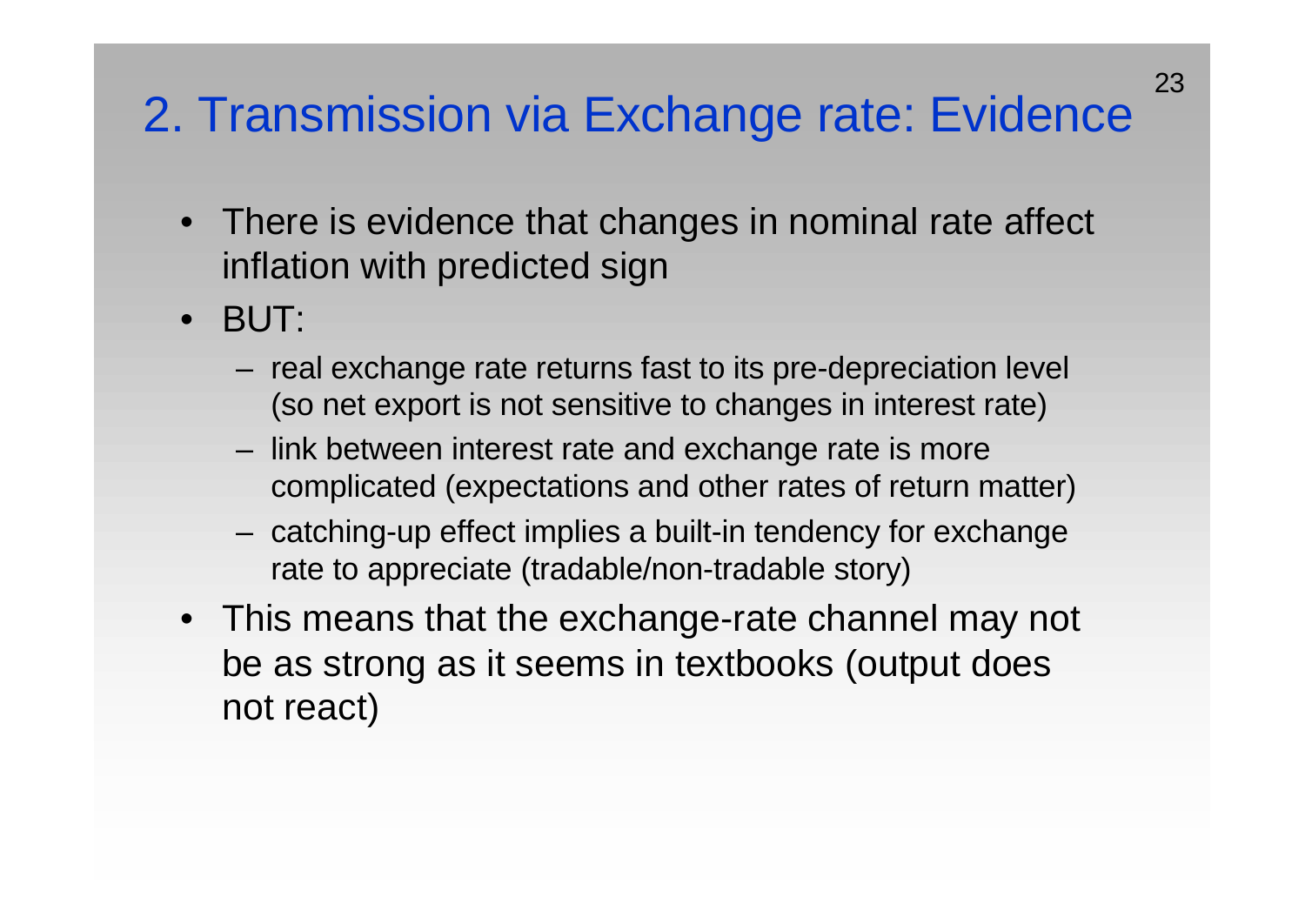#### 2. Openness

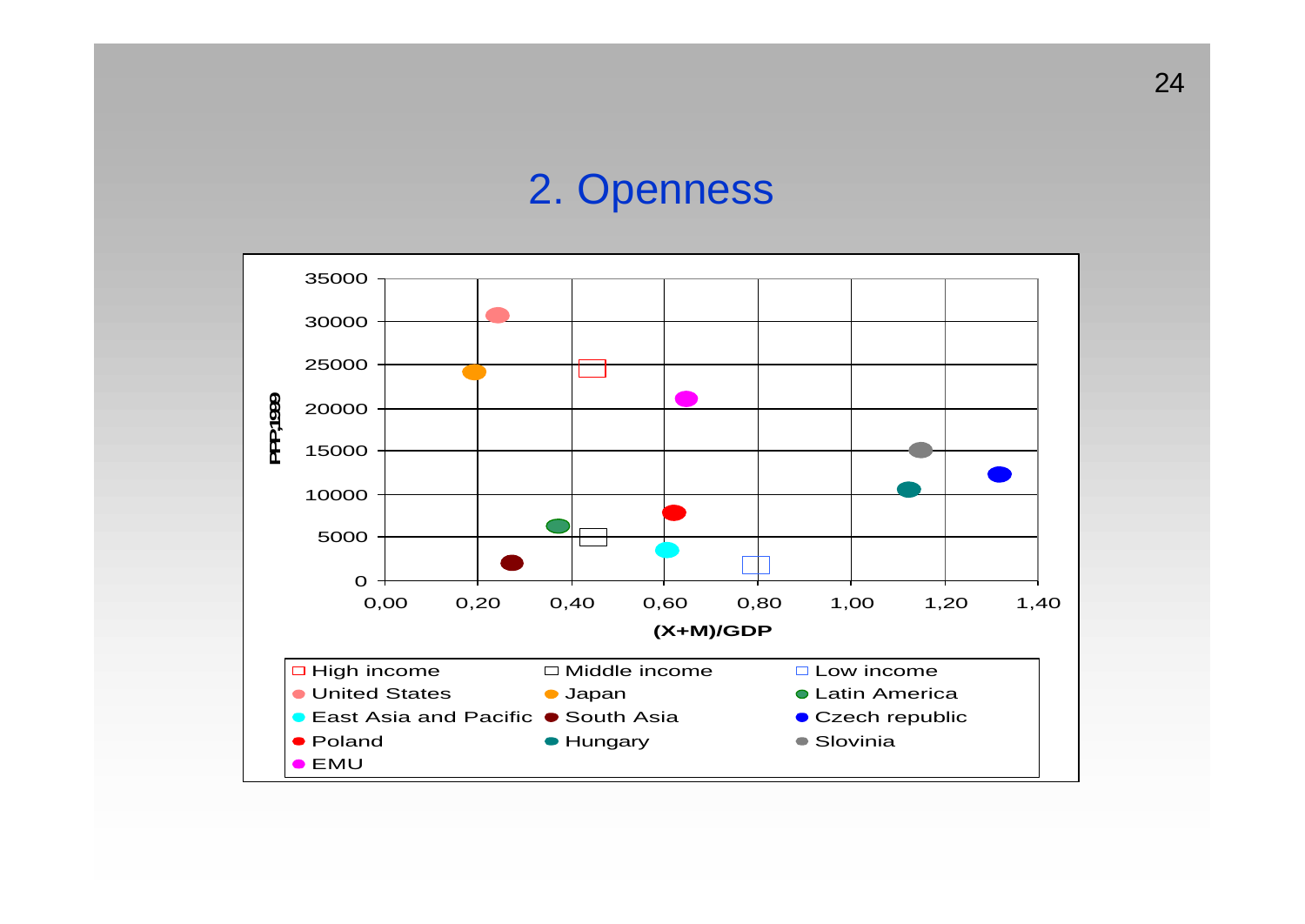2. Transmission via Exchange rate: Central Banker´s Dilemma

In open economy, there are actually two of them:

- what to do if AgD and trade deficit are high?
	- central bank should increase i<sub>r</sub>
	- this will appreciate domestic currency
	- most likely outcome: trade deficit worsens
- is it better to fix the exchange rate?
	- For prices in tradables yes
	- but there will be catching-up effect
	- and there will be capital flows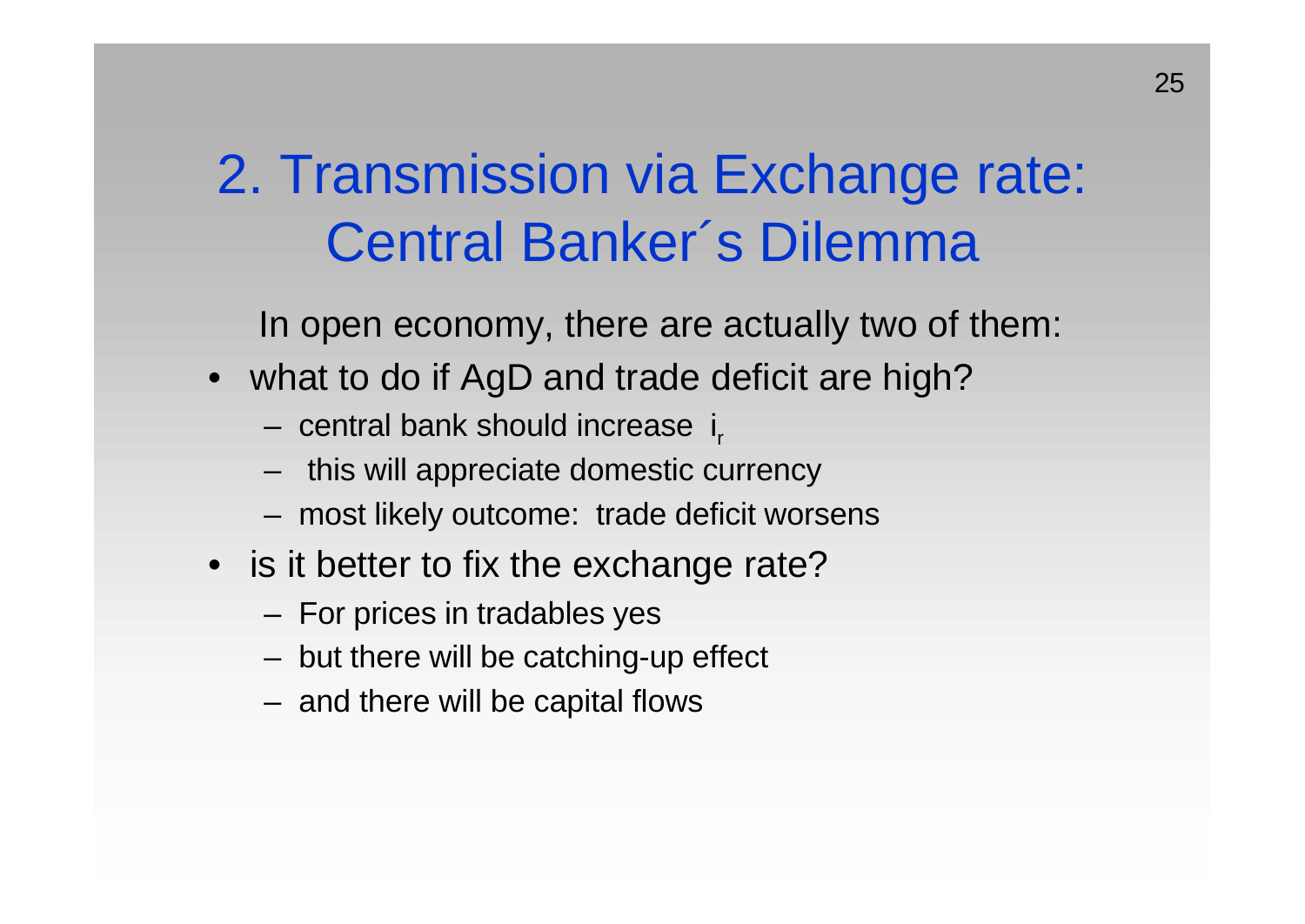#### 2. Inflows

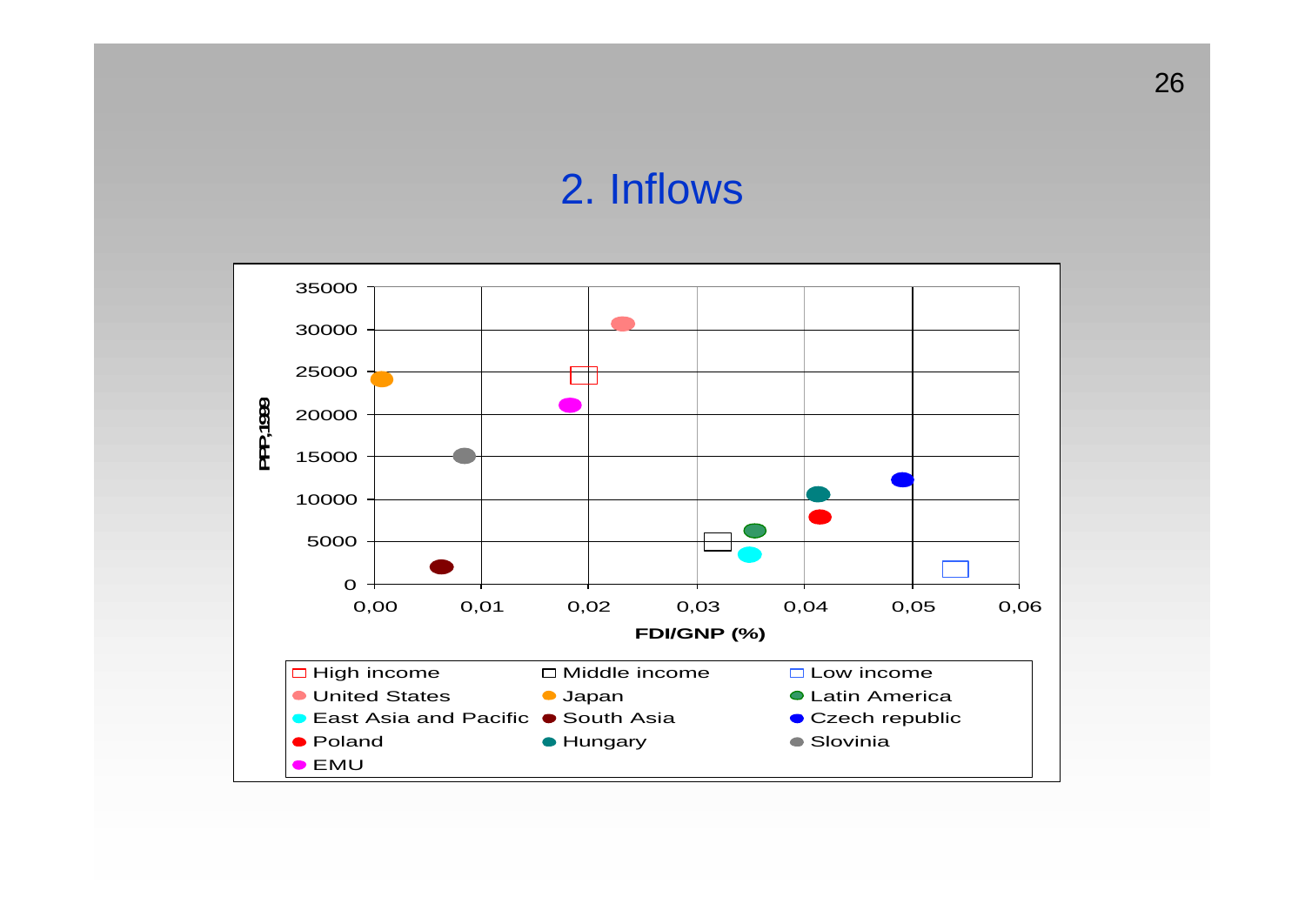### 2. Transmission: Expectations

- If target not credible, expectations may over-write other policy actions of central bank
	- acceleration of inflation
	- indexation
	- financial sector concentrates on short-term activities
	- currency substitution
- credibility lost for various reasons
	- political crisis
	- international financial turbulence
	- adverse commodity shock
	- previous policy errors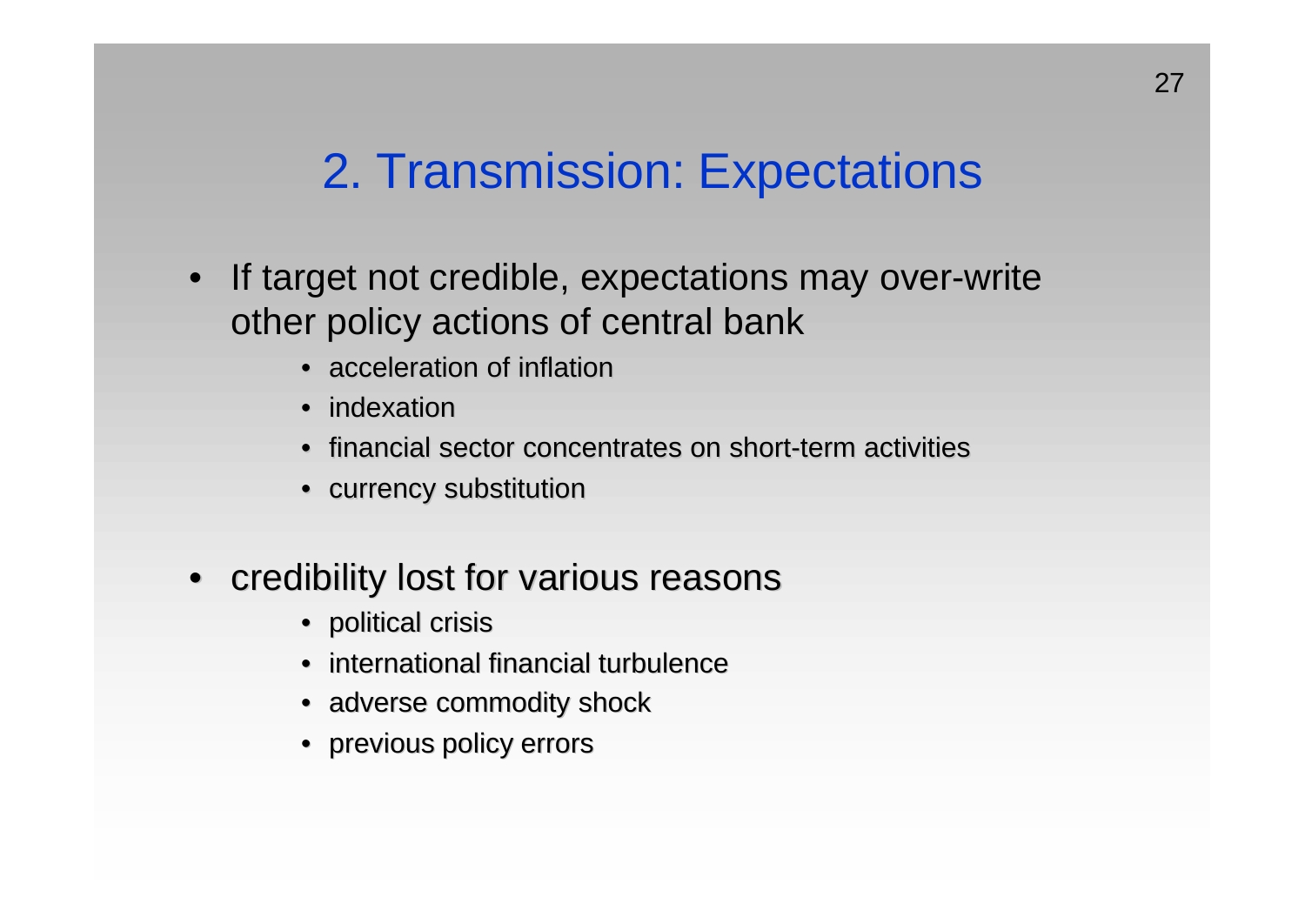## Plan of the presentation

- $\checkmark$  1. Introduction: Role of transmission channels
- $\checkmark$  2. The transmission channels of monetary policy
	- 3. Issues for emerging and transition economies
	- 4. Monetary frameworks and transmission channels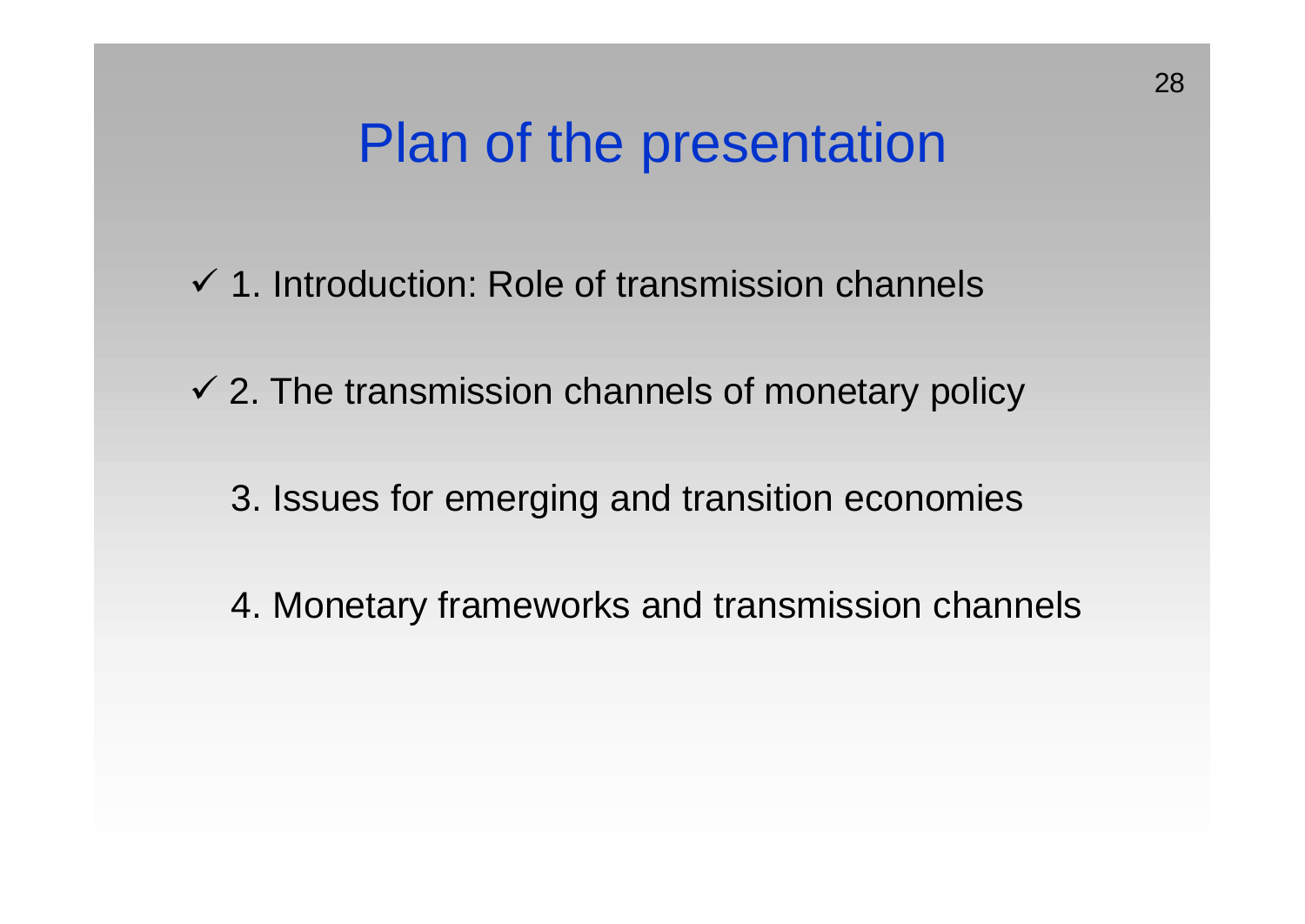## 3. Factors Influencing Transmission (A)



- •Quality of banking sector
- •Structure of financial markets
- •International financial markets
- •Credibility of economic policies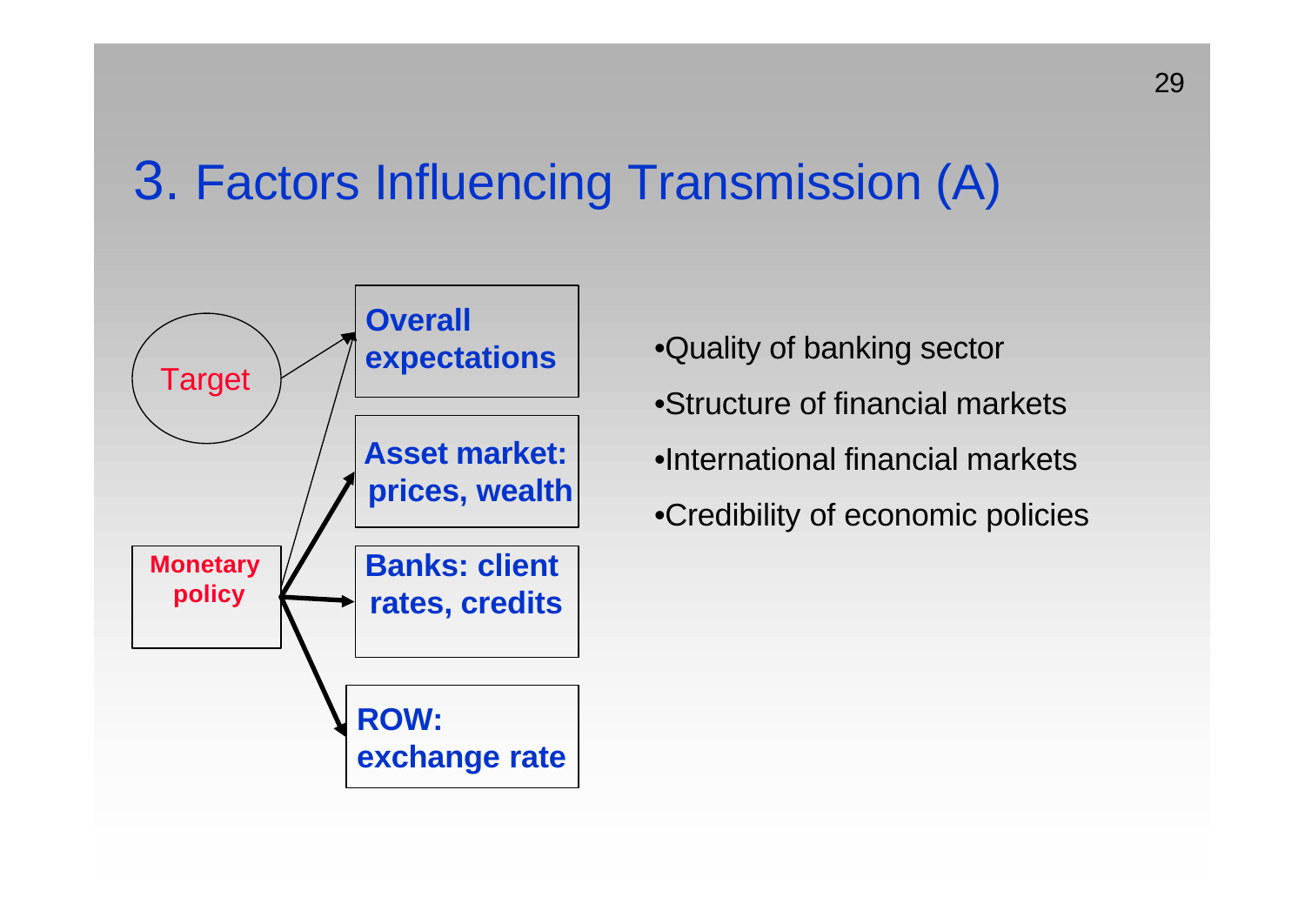### 3. Factors Influencing Transmission (B)

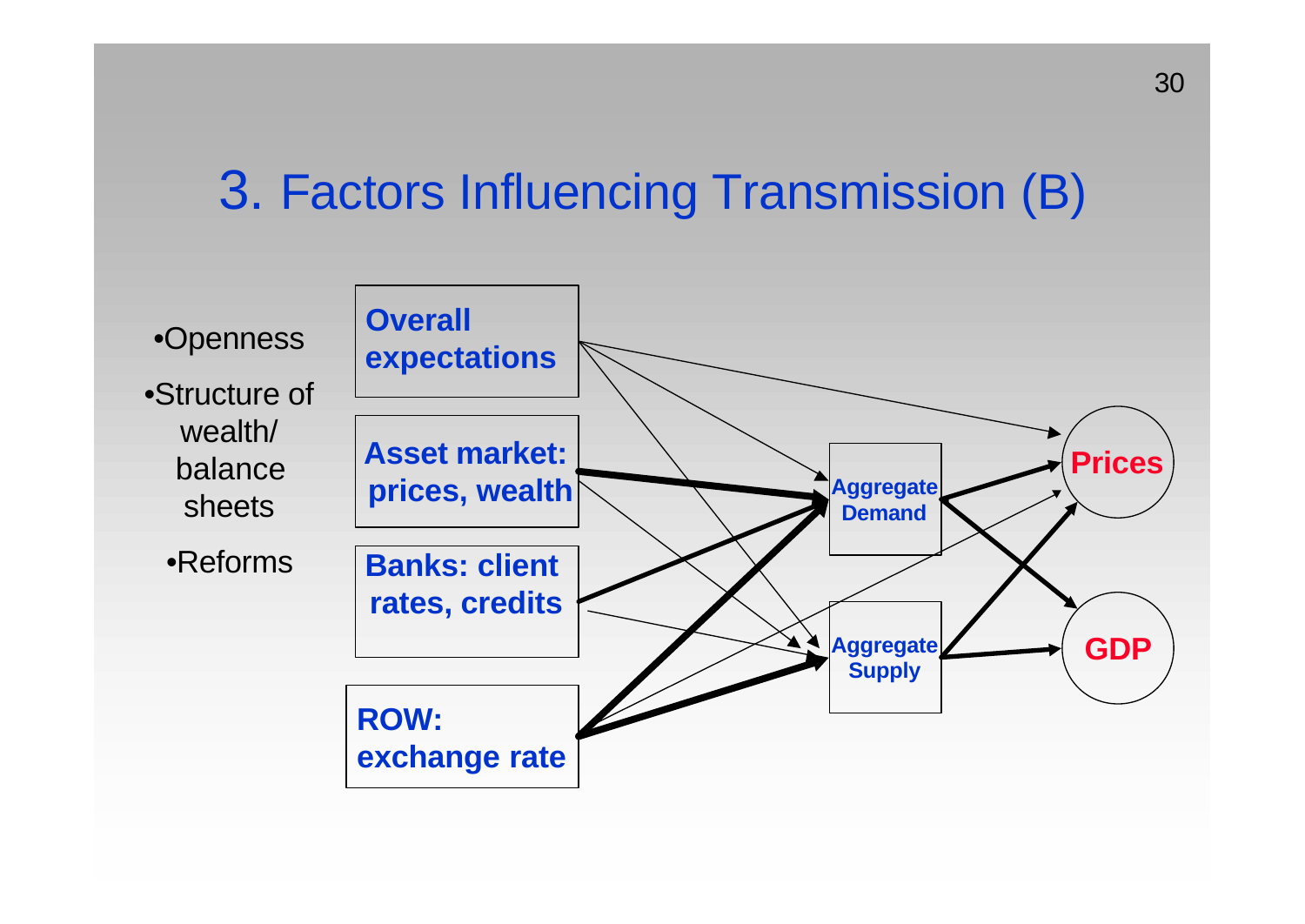#### 3. Problems with Banking Sector

- Banks in emerging economies suffer from various problems:
	- inadequate legal protection of creditors
	- larger uncertainty (structural changes)
	- asset bubbles (land, equities) associated with reforms
	- delayed privatization (waiting for private owner)
- As a result, credits are more cyclical !
- Given higher dependency on credits, this makes everything more volatile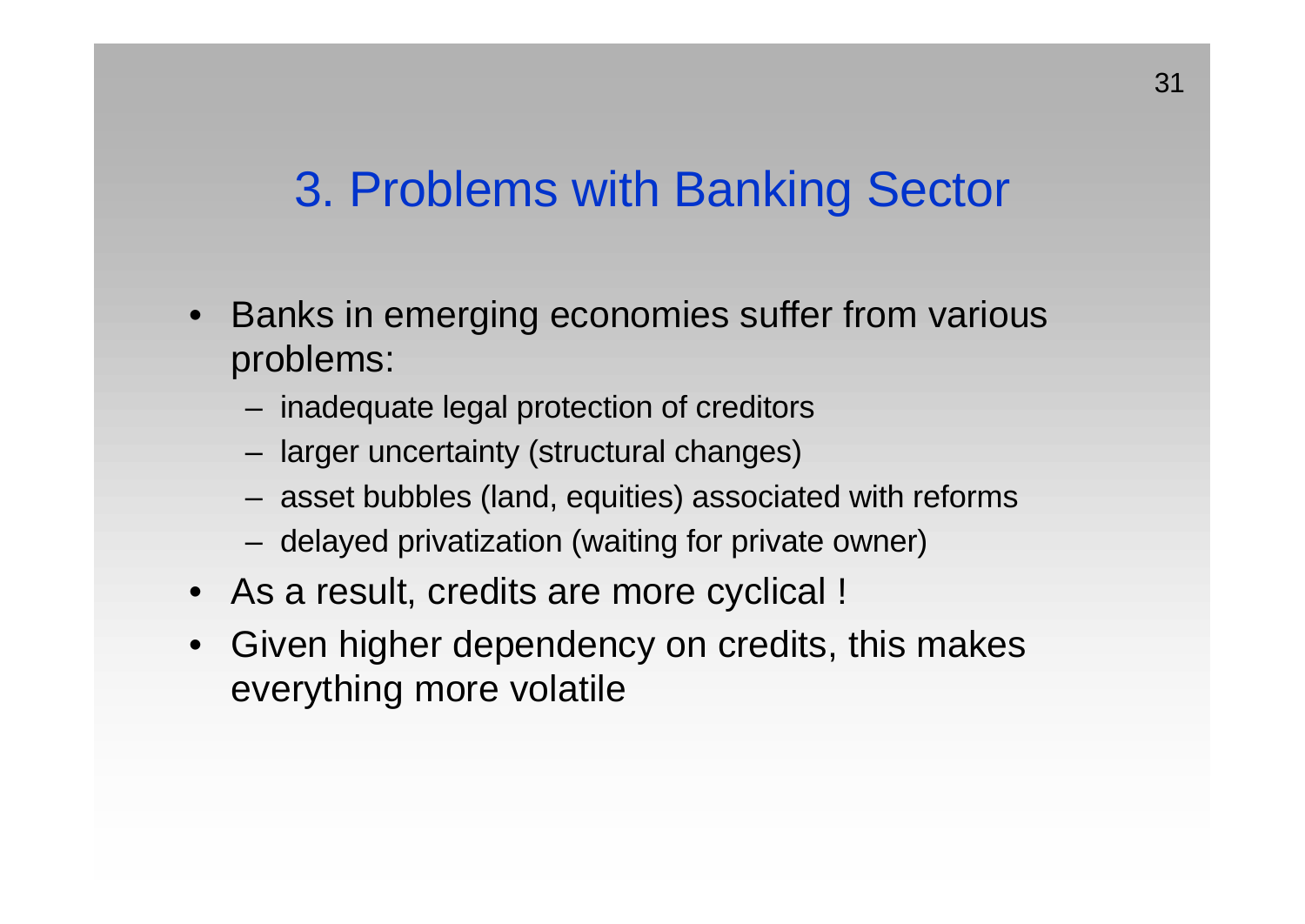#### 3. Problems with Financial Markets

- Some markets are embryonic
	- options/swaps/forwards did not develop under fixed exchange rate
	- capital market is not deep (privatization method matters)
	- bond market is expensive to develop (if government does not borrow long-term domestically)
- Some channels of transmission do not work
	- asset prices do not affect wealth
	- expectations are more volatile due to lack of information
	- one large player can destroy price signals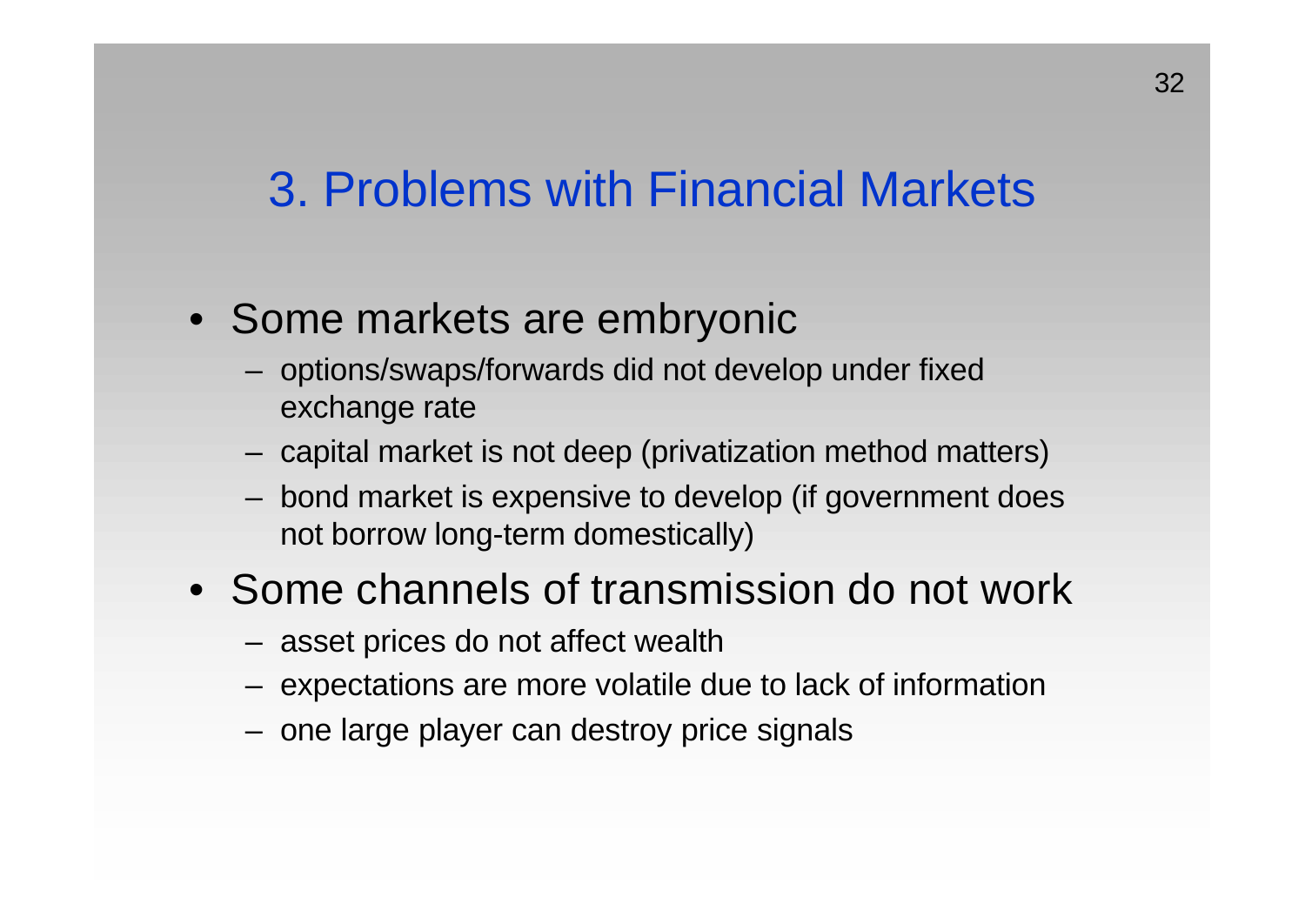#### 3. Problems with Capital Flows

- After liberalization, role of international markets increases:
	- if nominal convergence not achieved, there is a problem with short-run flows
	- small economies interact with large international players that analyze countries in groups (risk of contagion)
- Exchange rate may get out of line with domestic fundamentals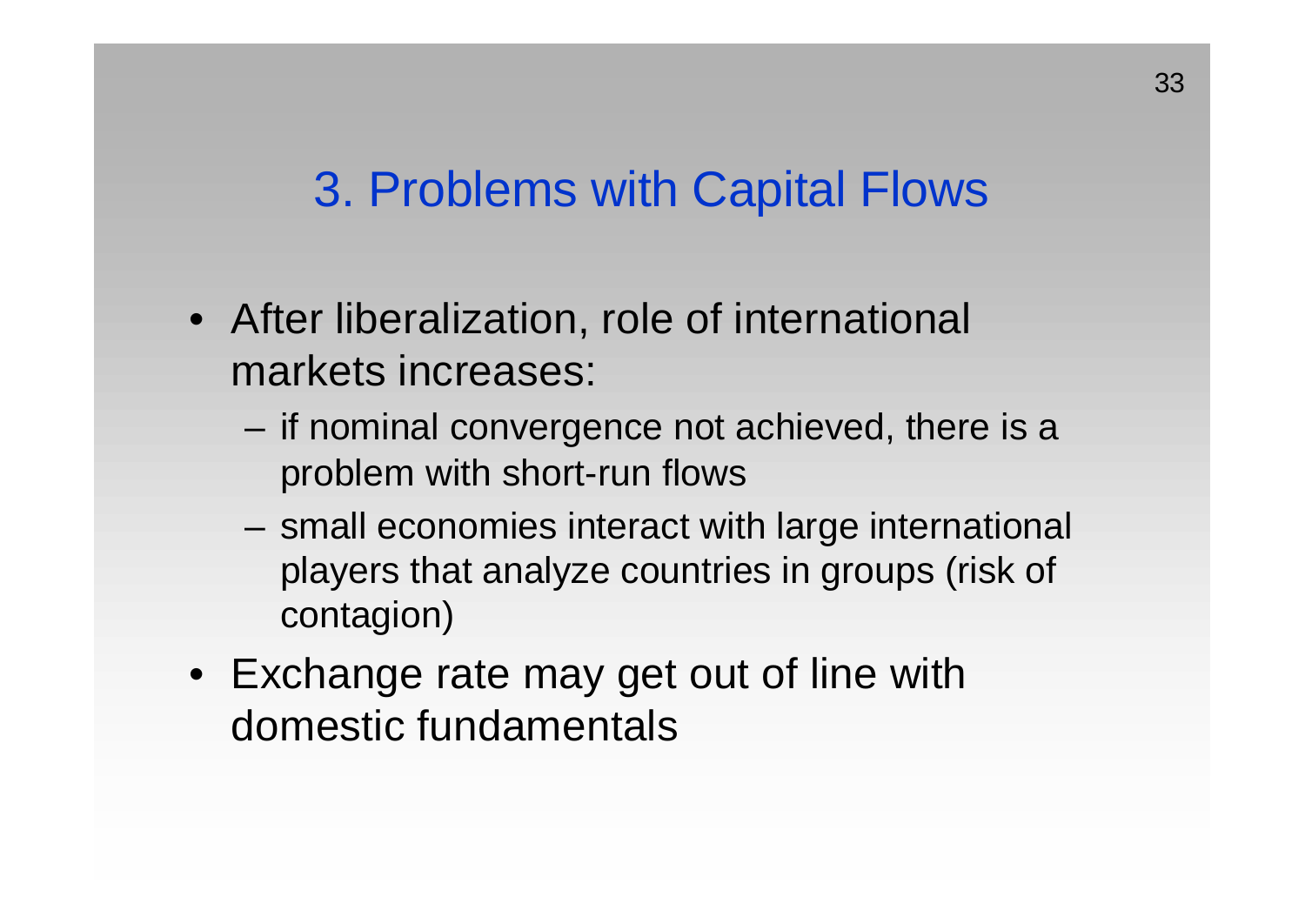#### 3. Access to International Markets

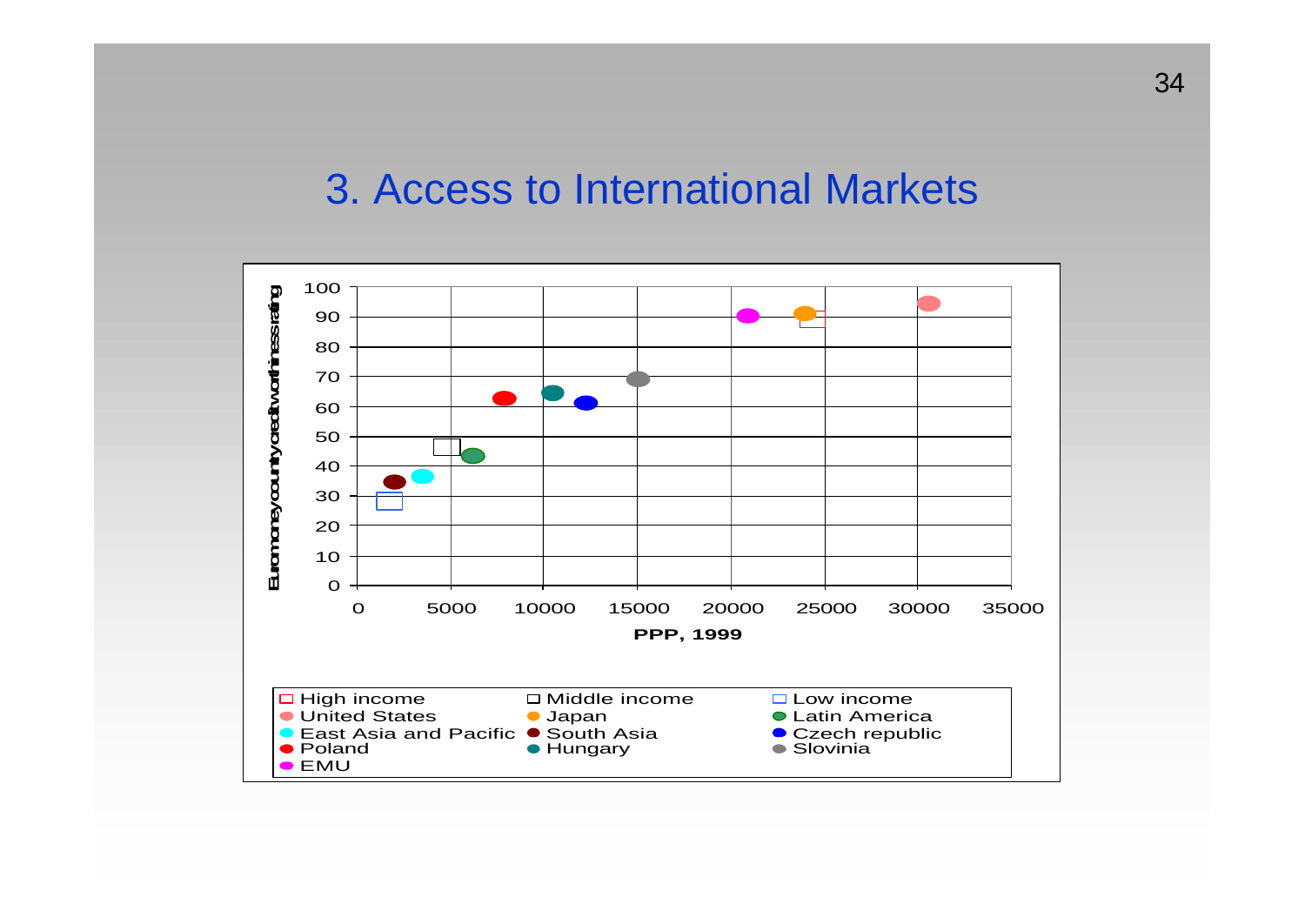# 3. Credibility of economic policies

#### • Loss of credibility due to

- exchange rate crisis
- banking crisis (banks supervised by central bank)
- asset bubble bursts
- Can over-write monetary instruments
	- cut in rates can cause currency substitution, outflow of FDI, fall in output,
	- increase in rates can lead to recovery of credibility and prevent loss in output
- Target may work better than instruments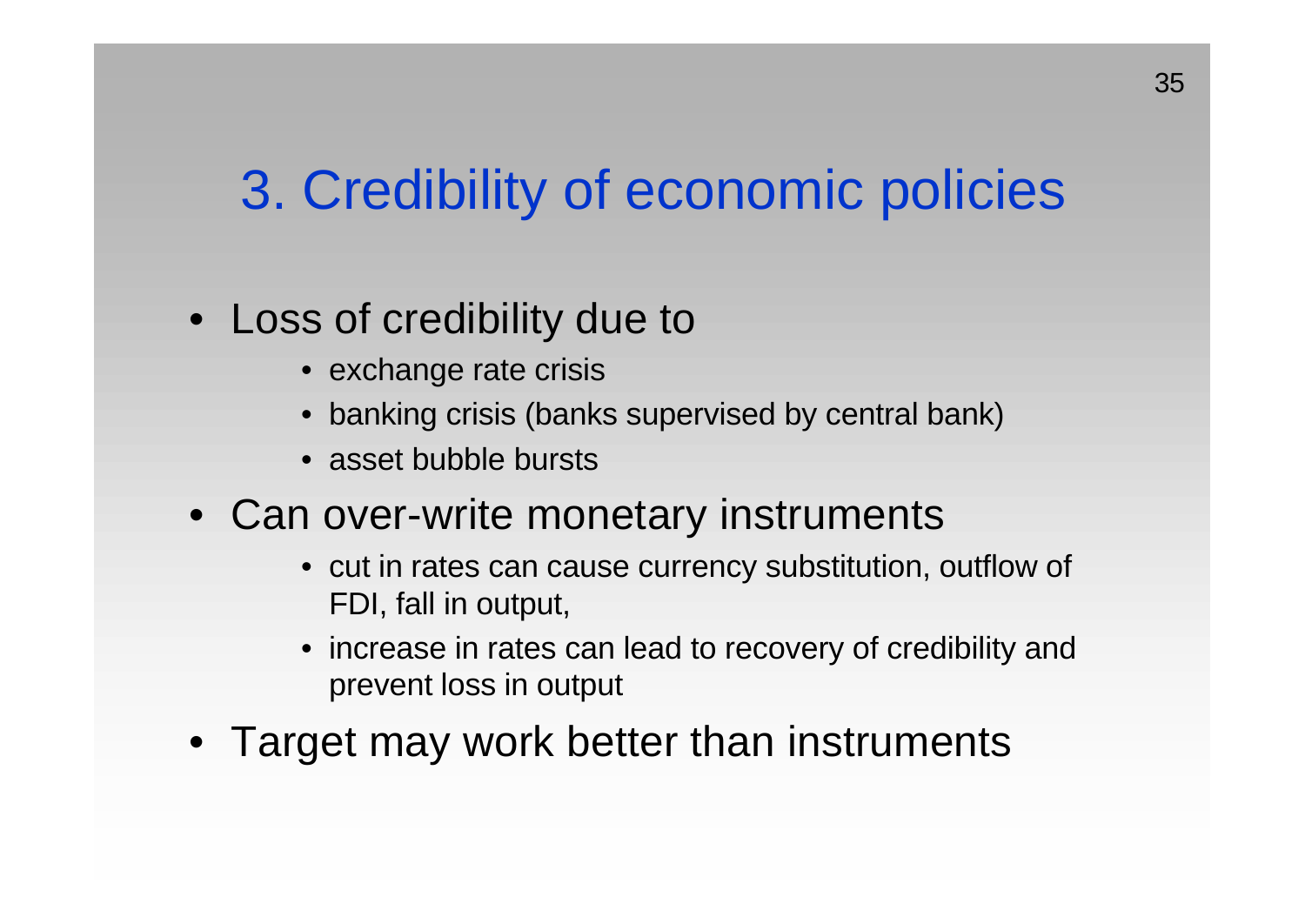## 3. Increase in Openness

- Process of economic development is associated with increasing openness
- It changes relative importance of channels of transmission:
	- role of exchange rate and world price increases relative to domestic inflation pressures (ULC)
	- asset prices get more important
- As a result:
	- transmission is faster
	- impact of policy is asymmetric for sectors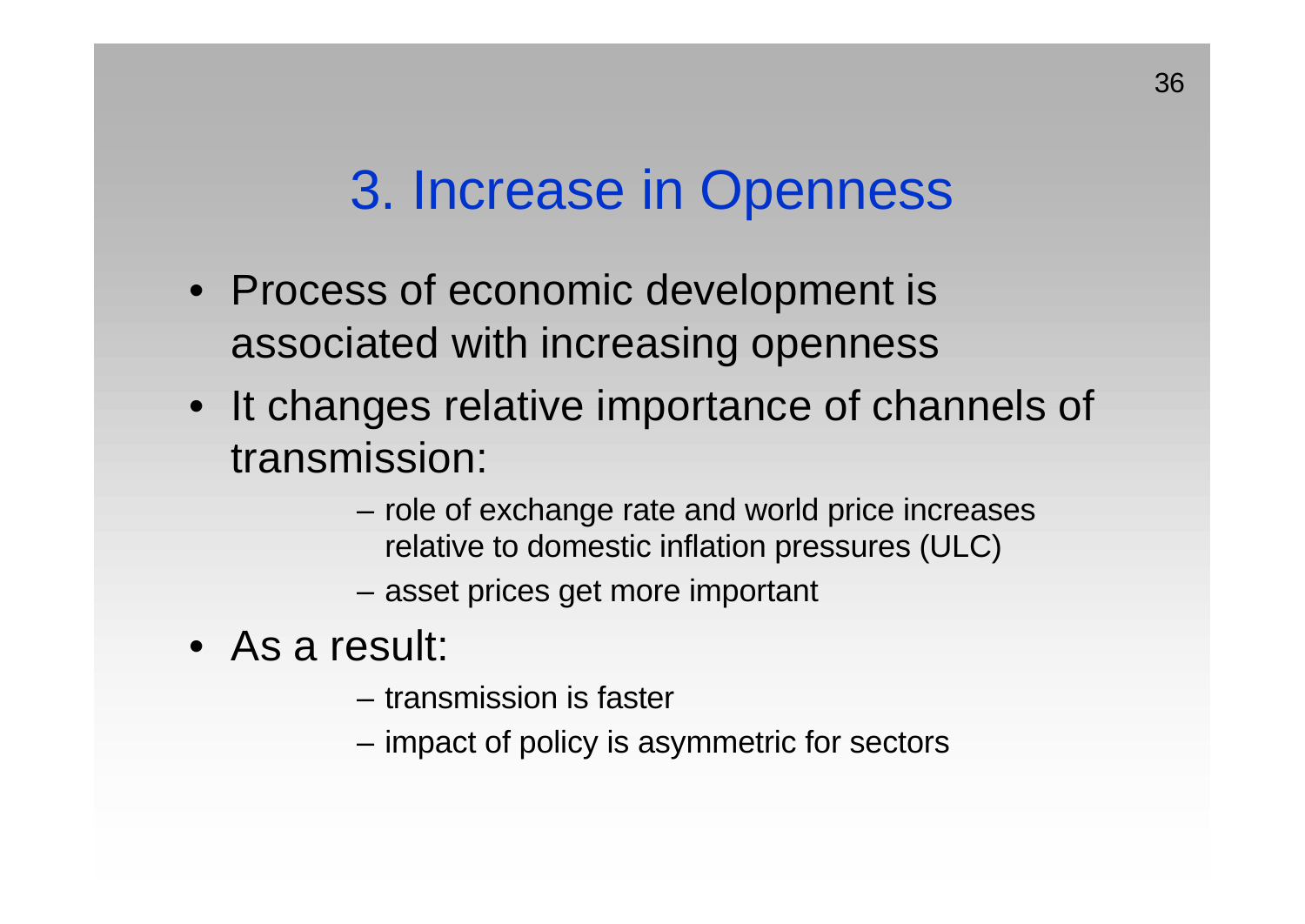#### 3. Balance Sheets and Financial Fragility

- Balance sheets of sectors may be weak:
	- currency crisis
	- asset bubble
	- excessive borrowing
	- mismatch between assets and liabilities
- Effects of monetary policy more volatile:
	- wealth effect is stronger (during boom excessive risks taken, during recession balance sheets shrink)
- Exchange rate channel can dominate:
	- sectors that are net debtors in foreign currency, depreciation means reduced net wealth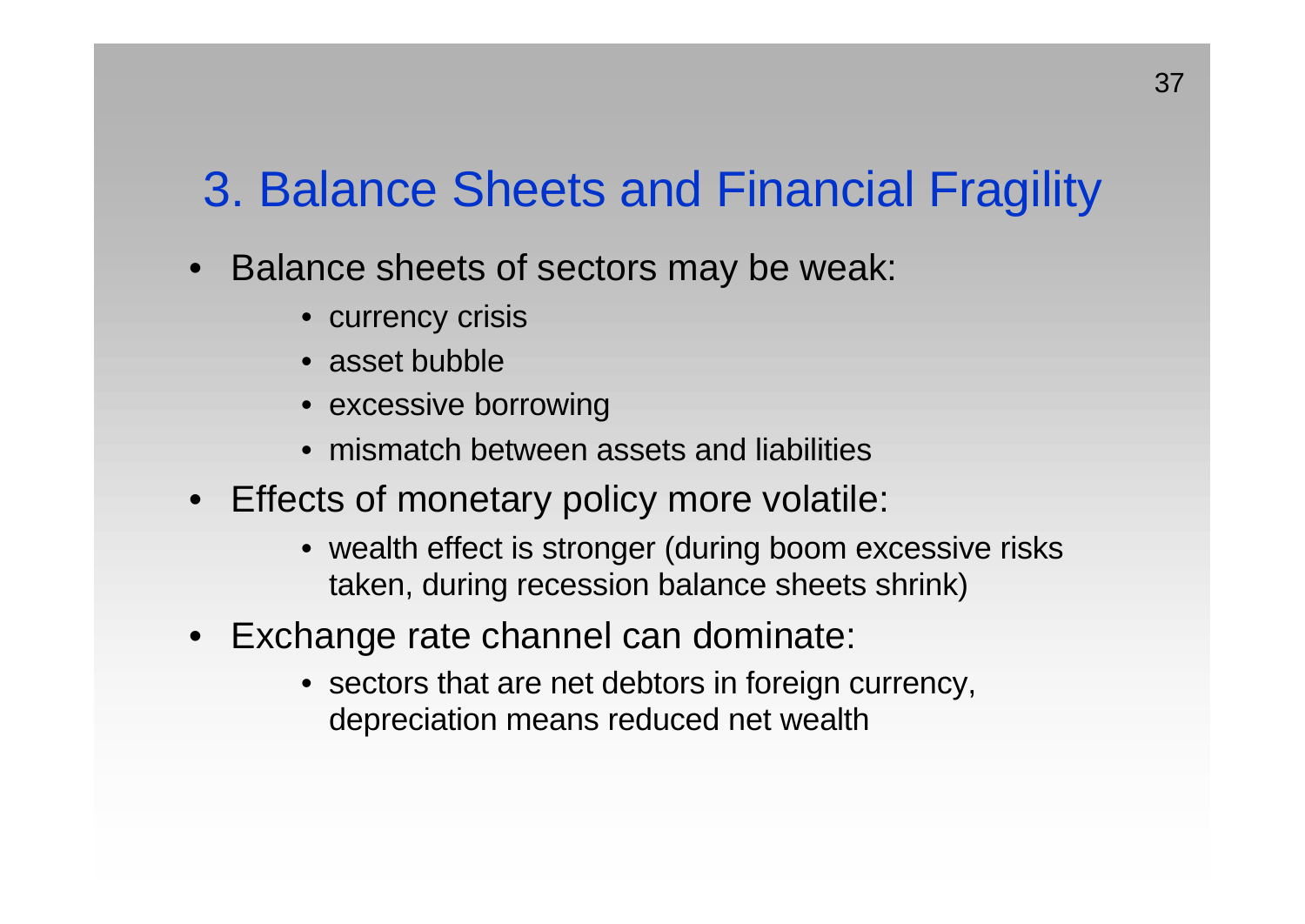#### 3. Fragility

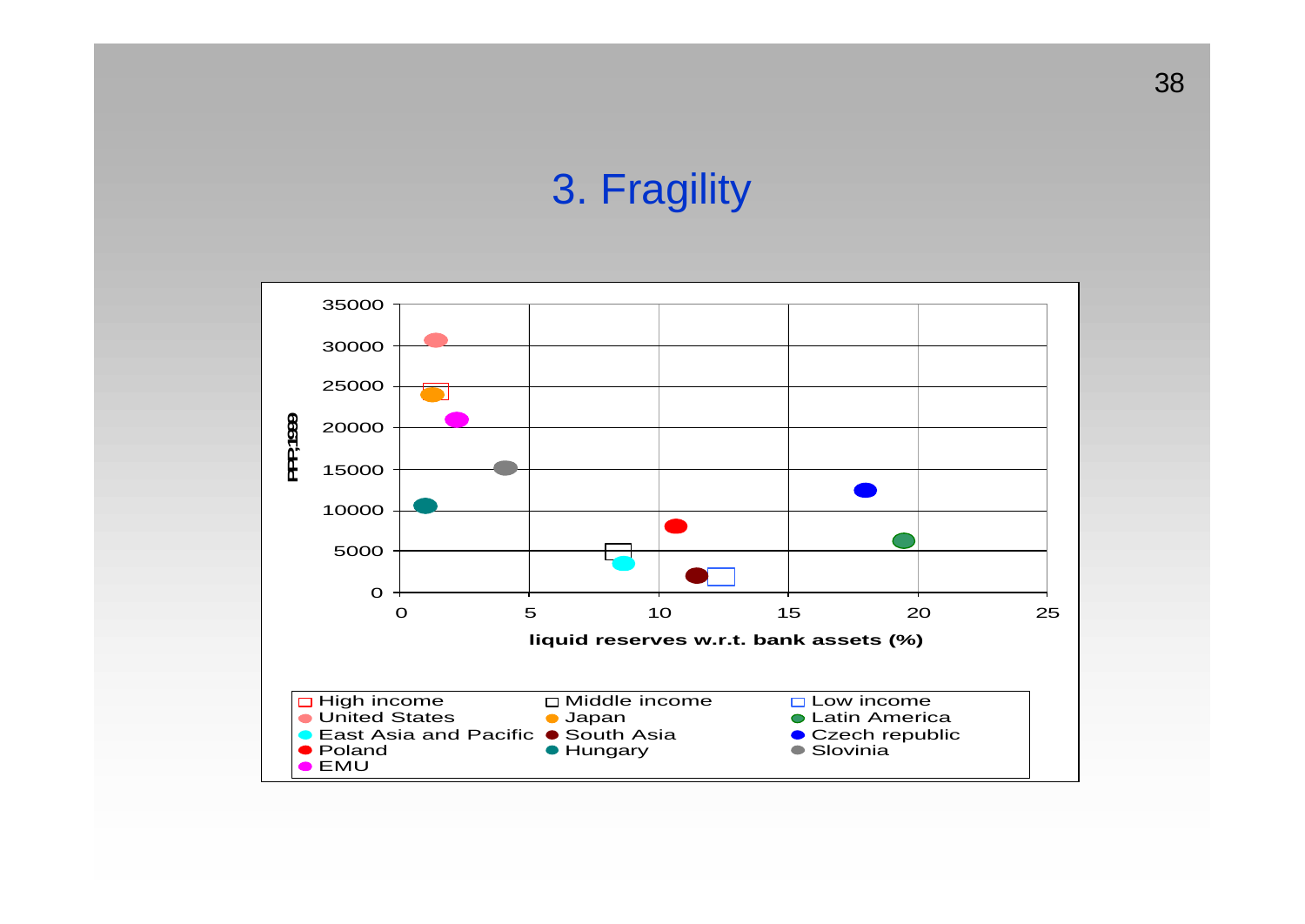### 3. Impact of Reforms

- Reforms can change transmission mechanism:
	- Privatization
	- Liberalization (prices, foreign exchange)
	- Regulatory reform (banking, capital market)
- Implications:
	- Distribution of wealth changes
	- New relative prices make historical information obsolete
	- Banks reduce volume of credits in order to create additional reserves
- Monetary policy faces larger uncertainty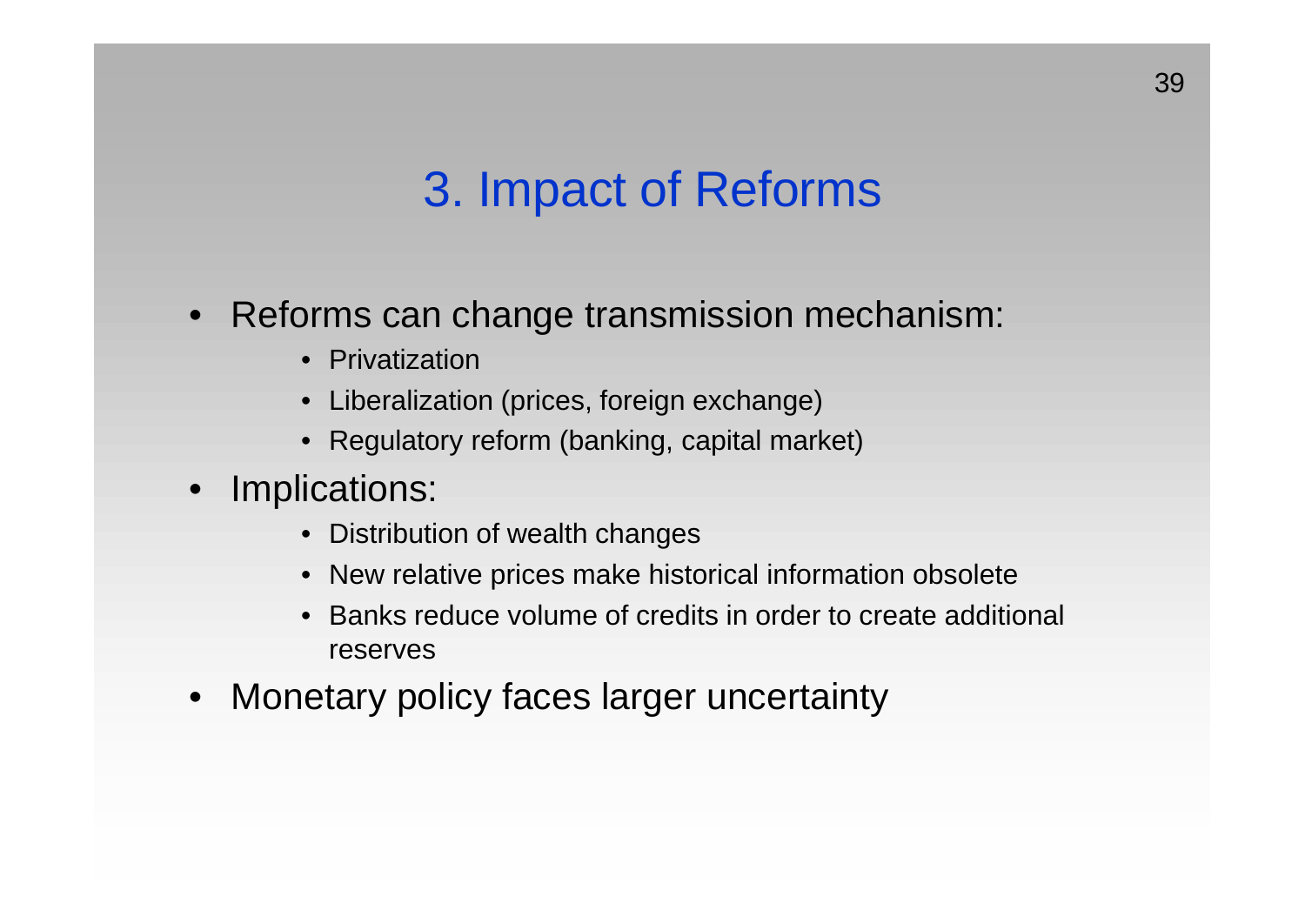## 3. Comparing transmission

- With a model one can estimate speed of transmission of monetary policy and compare various strategies
- Results differ among countries due to different characteristics of transmission channels
- Central bank should consider all of them when making decisions
- Example: UK versus Czech republic (CZ)
	- transmission much shorter in the CZ case
	- real variables less sensitive to policy rule in the CZ case
	- exchange rate channel matters more in the CZ case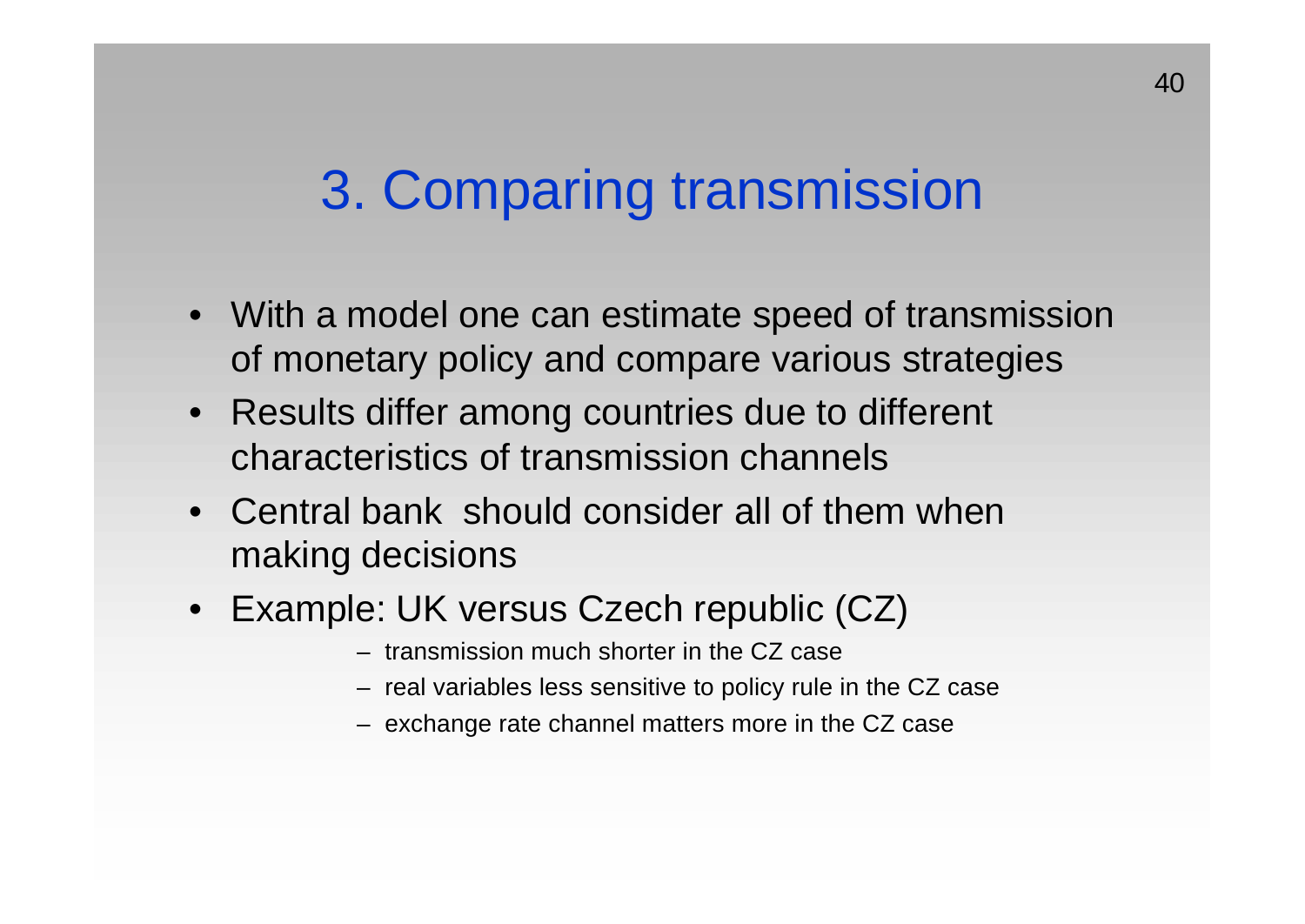## 3. Analyzing transmission

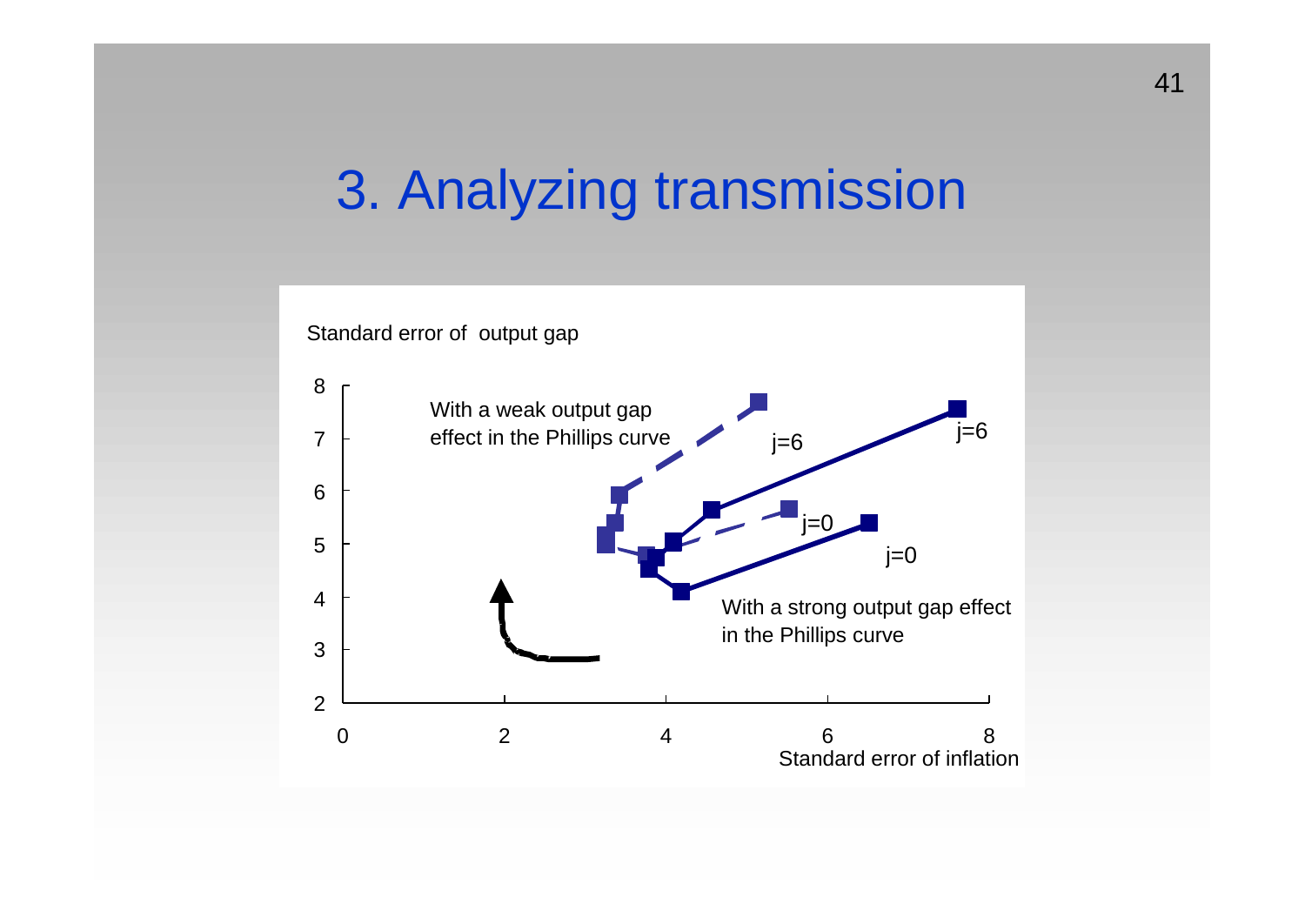## Plan of the presentation

- $\checkmark$  1. Introduction: Role of transmission channels
- $\checkmark$  2. The transmission channels of monetary policy
- $\checkmark$  3. Issues for emerging and transition economies
	- 4. Monetary frameworks and transmission channels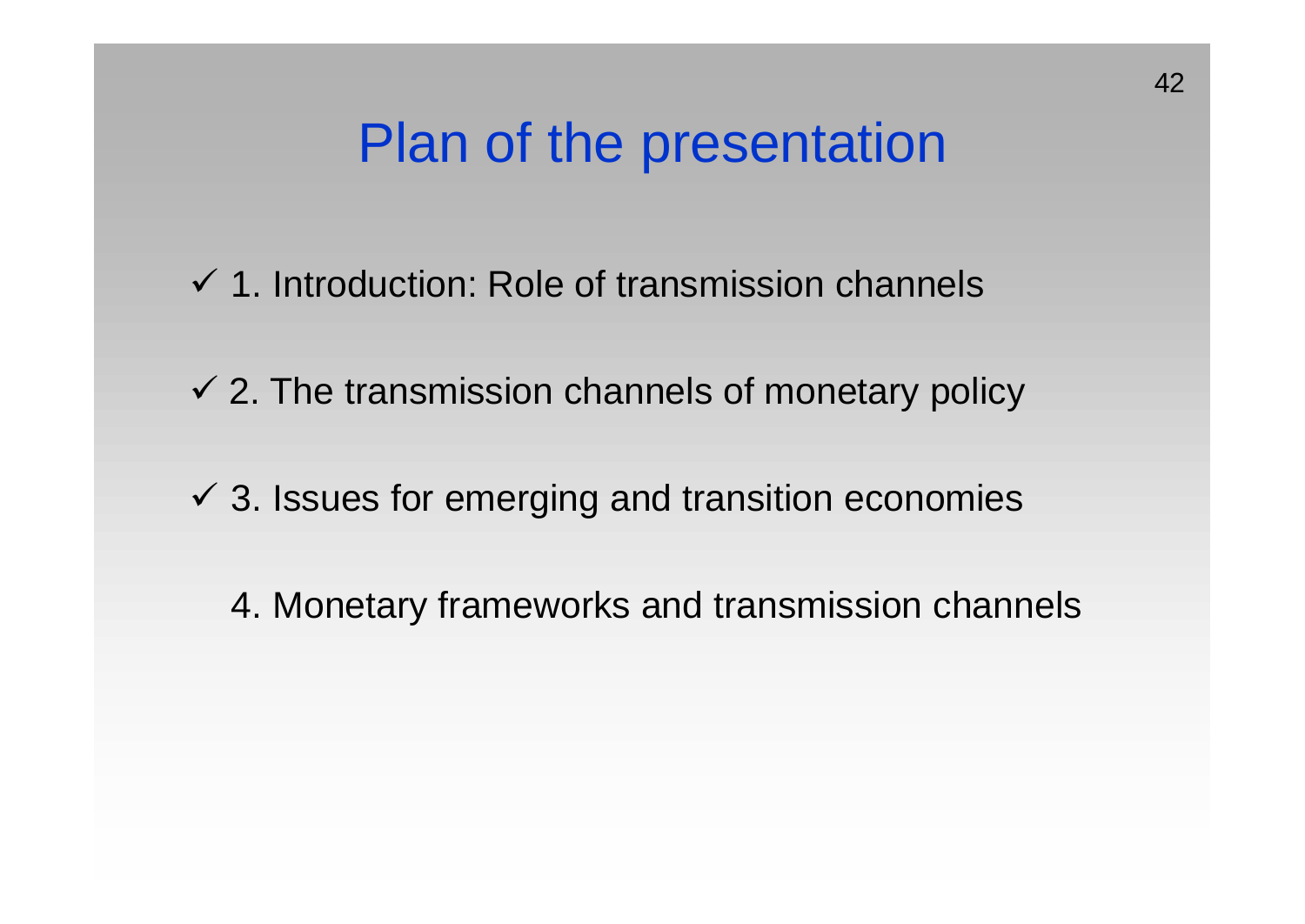## 4. Monetary frameworks

- Monetary frameworks should change when our knowledge about transmission channels changes
- The example with the LM curve shows that evolution of economy and institutions frequently outpaces theory
- Similar conclusion is probably true for design of new frameworks -the most common reason for a change in framework is currency/financial crisis
- In last three decades, monetary frameworks changed significantly: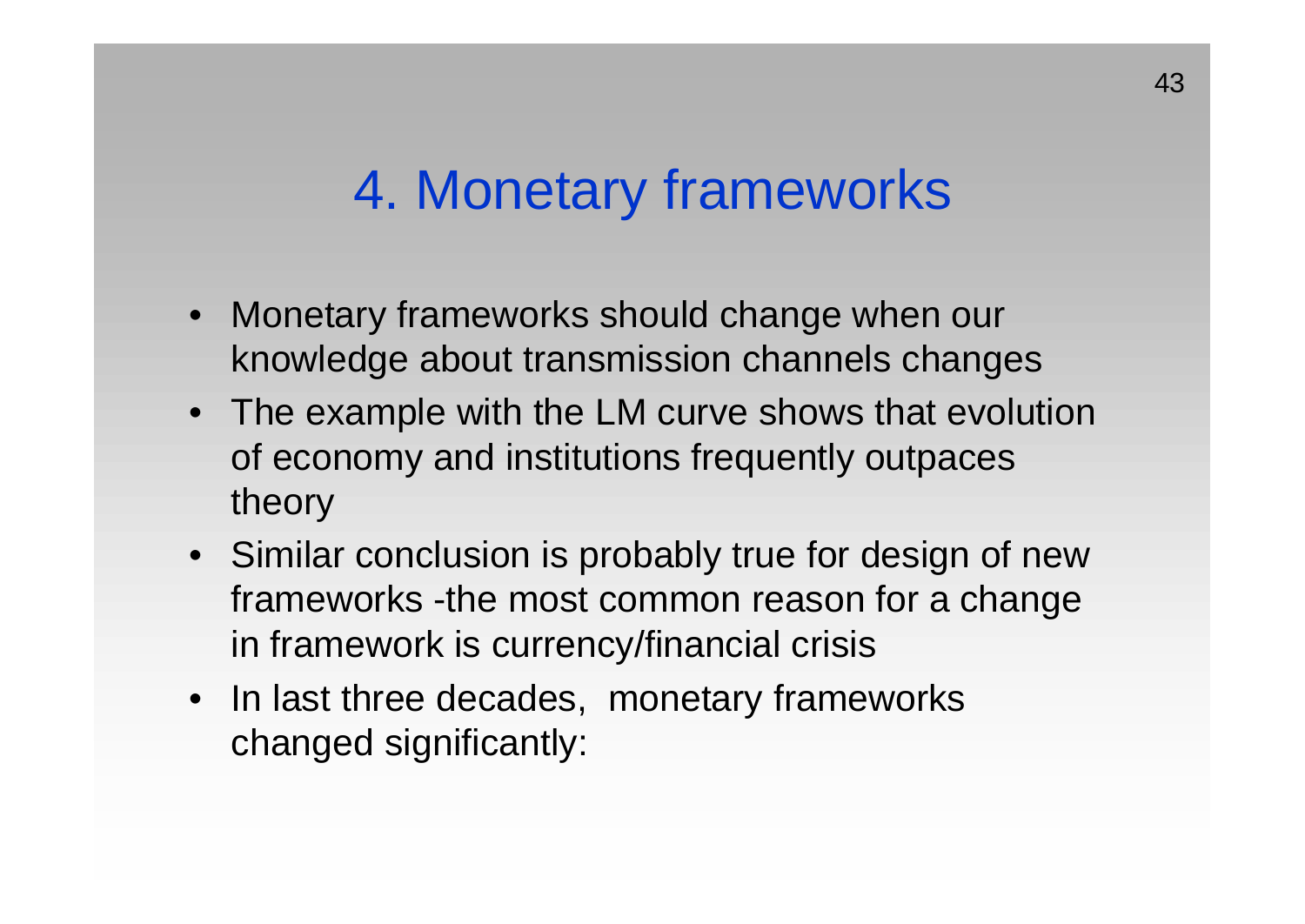# 4. Changes in Frameworks According to CCBS (A)

**Distribution of Monetary Frameworks in Developing Economies**



1970 1971 1972 1973 1974 1975 1976 1977 1978 1979 1980 1981 1982 1983 1984 1985 1986 1987 1988 1989 1990 1991 1992 1993 1994

Source: Cottarelli and Giannini (1997), extended by authors.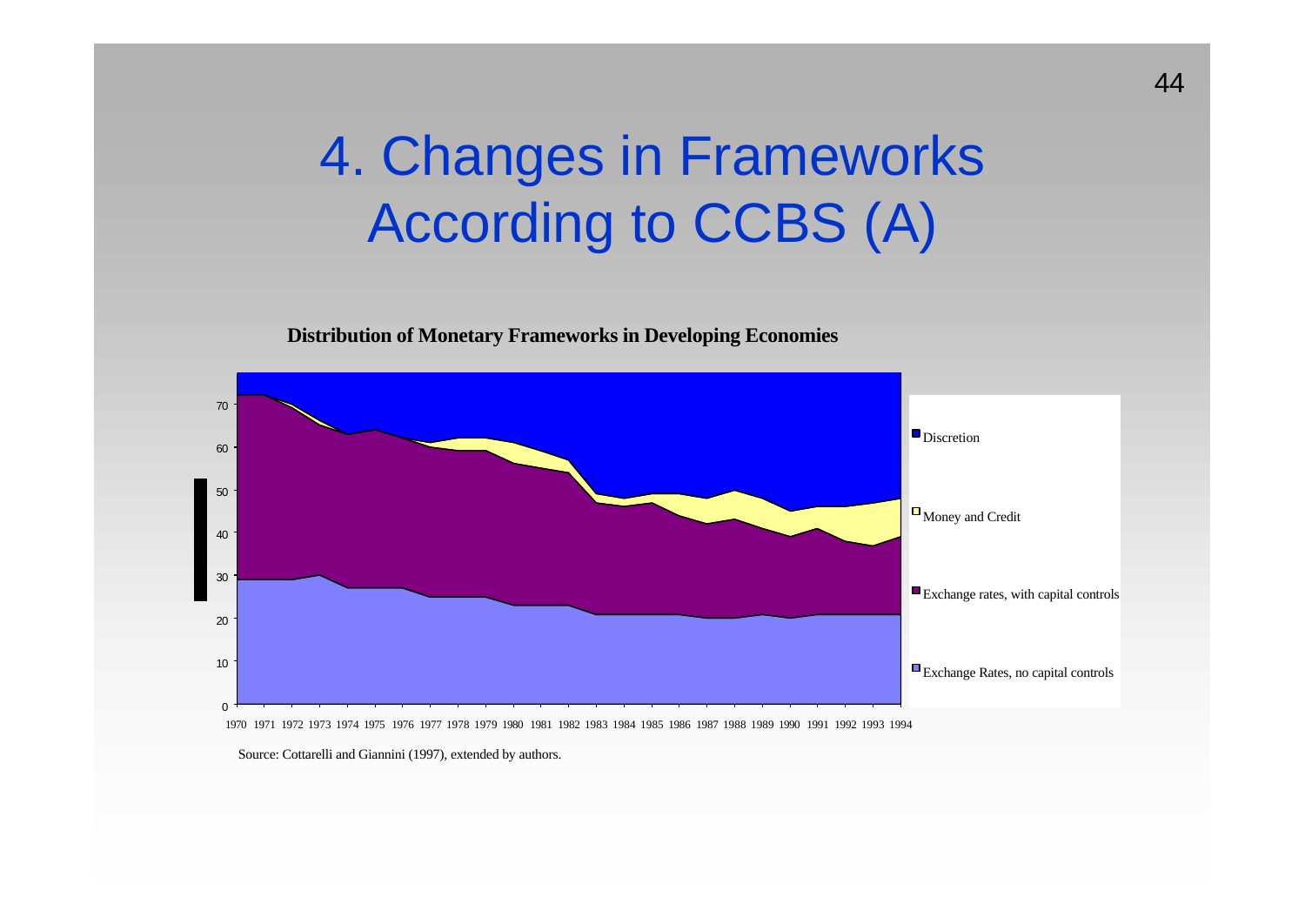# 4. Changes in Frameworks According to CCBS (B)





Source: Cottarelli and Giannini (1997), extended by authors.